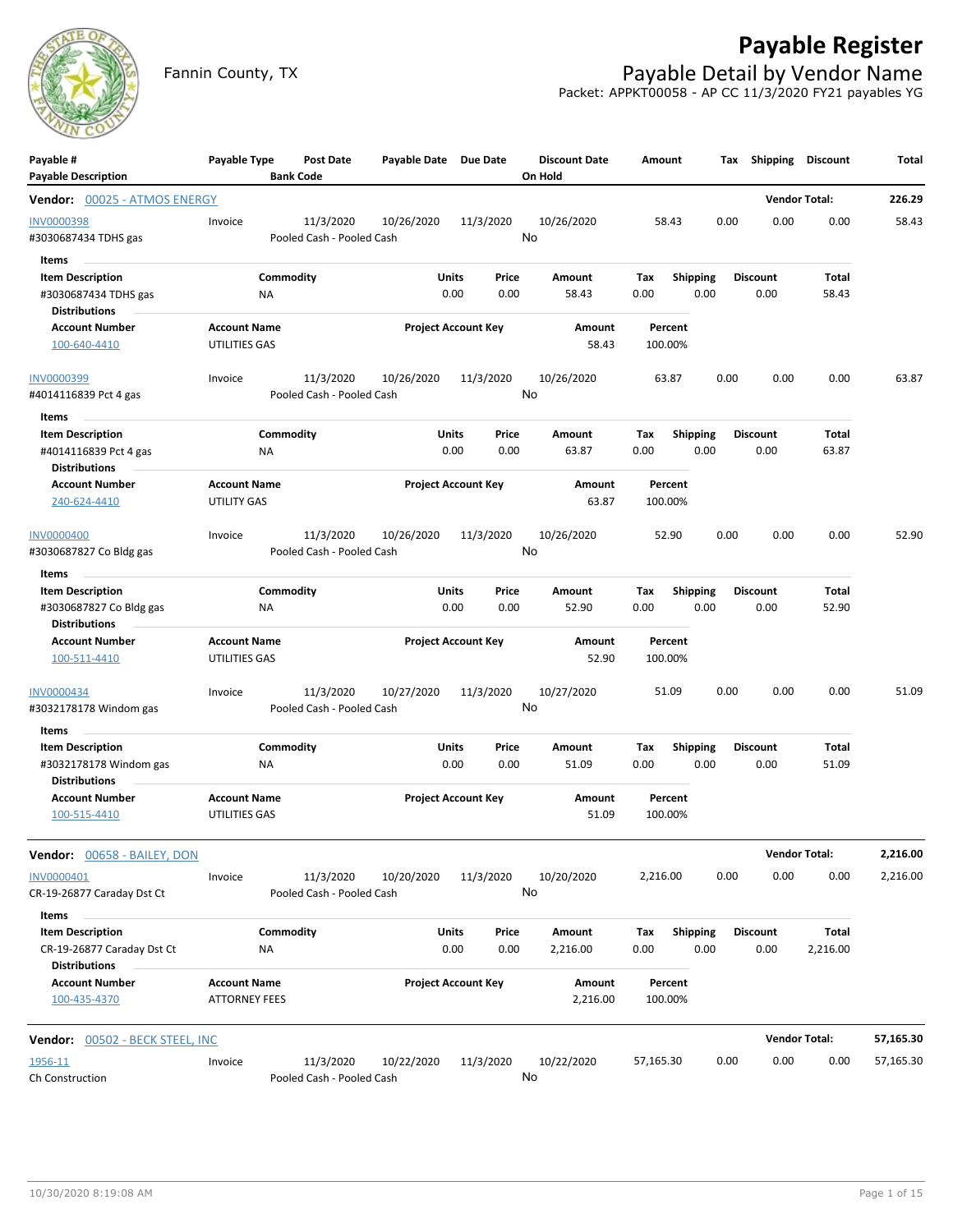| <b>Payable Register</b>                              |                                                      |                            |                                          | Packet: APPKT00058 - AP CC 11/3/2020 FY21 payables YG |                         |                      |          |
|------------------------------------------------------|------------------------------------------------------|----------------------------|------------------------------------------|-------------------------------------------------------|-------------------------|----------------------|----------|
| Payable #<br><b>Payable Description</b>              | Payable Type<br>Post Date<br><b>Bank Code</b>        | Payable Date Due Date      | <b>Discount Date</b><br>On Hold          | Amount                                                | Tax Shipping Discount   |                      | Total    |
| Items                                                |                                                      |                            |                                          |                                                       |                         |                      |          |
| <b>Item Description</b>                              | Commodity                                            | <b>Units</b>               | Price<br>Amount                          | Tax<br><b>Shipping</b>                                | <b>Discount</b>         | <b>Total</b>         |          |
| Ch Construction                                      | <b>NA</b>                                            | 0.00                       | 0.00<br>57,165.30                        | 0.00<br>0.00                                          | 0.00                    | 57,165.30            |          |
| <b>Distributions</b>                                 |                                                      |                            |                                          |                                                       |                         |                      |          |
| <b>Account Number</b><br>680-668-1650                | <b>Account Name</b><br><b>CONSTRUCTION</b>           | <b>Project Account Key</b> | Amount<br>57,165.30                      | Percent<br>100.00%                                    |                         |                      |          |
| Vendor: 00800 - BONHAM QUICK LUBE                    |                                                      |                            |                                          |                                                       |                         | <b>Vendor Total:</b> | 79.00    |
| 95932                                                | 11/3/2020<br>Invoice                                 | 10/19/2020<br>11/3/2020    | 10/19/2020                               | 79.00                                                 | 0.00<br>0.00            | 0.00                 | 79.00    |
| 2017 Chev oil change                                 | Pooled Cash - Pooled Cash                            |                            | No                                       |                                                       |                         |                      |          |
| Items                                                |                                                      |                            |                                          |                                                       |                         |                      |          |
| <b>Item Description</b>                              | Commodity                                            | Units                      | Price<br>Amount                          | Tax<br><b>Shipping</b>                                | <b>Discount</b>         | Total                |          |
| 2017 Chev oil change                                 | ΝA                                                   | 0.00                       | 0.00<br>79.00                            | 0.00<br>0.00                                          | 0.00                    | 79.00                |          |
| <b>Distributions</b>                                 |                                                      |                            |                                          |                                                       |                         |                      |          |
| <b>Account Number</b><br>230-623-4570                | <b>Account Name</b><br>R&M MACHINERY GAS & OIL       | <b>Project Account Key</b> | Amount<br>79.00                          | Percent<br>100.00%                                    |                         |                      |          |
|                                                      |                                                      |                            |                                          |                                                       |                         |                      |          |
| <b>Vendor: 00725 - BRANNAN, QUIENCY SMITH</b>        |                                                      |                            |                                          |                                                       |                         | <b>Vendor Total:</b> | 408.00   |
| <b>INV0000402</b>                                    | 11/3/2020<br>Invoice                                 | 10/8/2020<br>11/3/2020     | 10/8/2020                                | 168.00                                                | 0.00<br>0.00            | 0.00                 | 168.00   |
| FA-20-44740 Reynolds Dst Ct                          | Pooled Cash - Pooled Cash                            |                            | No                                       |                                                       |                         |                      |          |
| Items                                                |                                                      |                            |                                          |                                                       |                         |                      |          |
| <b>Item Description</b>                              | Commodity                                            | Units                      | Price<br>Amount                          | Tax<br><b>Shipping</b>                                | <b>Discount</b>         | Total                |          |
| FA-20-44740 Reynolds Dst Ct                          | <b>NA</b>                                            | 0.00                       | 0.00<br>168.00                           | 0.00<br>0.00                                          | 0.00                    | 168.00               |          |
| <b>Distributions</b>                                 |                                                      |                            |                                          |                                                       |                         |                      |          |
| <b>Account Number</b>                                | <b>Account Name</b>                                  | <b>Project Account Key</b> | Amount                                   | Percent                                               |                         |                      |          |
| 100-435-4360                                         | ATTORNEY FEES- CPS CASES                             |                            | 168.00                                   | 100.00%                                               |                         |                      |          |
| INV0000472<br>FA-19-44526 Wright Dst Ct              | 11/3/2020<br>Invoice<br>Pooled Cash - Pooled Cash    | 10/2/2020<br>11/3/2020     | 10/2/2020<br>No                          | 240.00                                                | 0.00<br>0.00            | 0.00                 | 240.00   |
| Items                                                |                                                      |                            |                                          |                                                       |                         |                      |          |
| <b>Item Description</b><br>FA-19-44526 Wright Dst Ct | Commodity<br><b>NA</b>                               | Units<br>0.00              | Price<br><b>Amount</b><br>0.00<br>240.00 | <b>Shipping</b><br>Tax<br>0.00<br>0.00                | <b>Discount</b><br>0.00 | Total<br>240.00      |          |
| <b>Distributions</b>                                 |                                                      |                            |                                          |                                                       |                         |                      |          |
| <b>Account Number</b><br>100-435-4360                | <b>Account Name</b><br>ATTORNEY FEES- CPS CASES      | <b>Project Account Key</b> | Amount<br>240.00                         | Percent<br>100.00%                                    |                         |                      |          |
| Vendor: 00406 - BRAZOS TRAILER MANUFACTURING LLC     |                                                      |                            |                                          |                                                       |                         | <b>Vendor Total:</b> | 3,000.00 |
| 10007929                                             | 11/3/2020<br>Invoice                                 | 11/3/2020<br>10/1/2020     | 10/1/2020                                | 3,000.00                                              | 0.00<br>0.00            | 0.00                 | 3,000.00 |
| Pct #2 2021 Belly Dump VIN 4464 6 mo lease           | Pooled Cash - Pooled Cash                            |                            | No                                       |                                                       |                         |                      |          |
| Items                                                |                                                      |                            |                                          |                                                       |                         |                      |          |
| <b>Item Description</b>                              | Commodity                                            | Units                      | Price<br>Amount                          | <b>Shipping</b><br>Tax                                | <b>Discount</b>         | <b>Total</b>         |          |
| Pct #2 2021 Belly Dump VIN 4464 6 mo lea NA          |                                                      | 0.00                       | 0.00<br>3,000.00                         | 0.00<br>0.00                                          | 0.00                    | 3,000.00             |          |
| <b>Distributions</b>                                 |                                                      |                            |                                          |                                                       |                         |                      |          |
| <b>Account Number</b>                                | <b>Account Name</b>                                  | <b>Project Account Key</b> | Amount                                   | Percent                                               |                         |                      |          |
| 220-622-4600                                         | EQUIPMENT RENTAL/LEASE                               |                            | 3,000.00                                 | 100.00%                                               |                         |                      |          |
| Vendor: 00449 - BRESE-LEBRON LAW, PLLC               |                                                      |                            |                                          |                                                       |                         | <b>Vendor Total:</b> | 300.00   |
| <b>INV0000403</b>                                    | 11/3/2020<br>Invoice                                 | 11/3/2020<br>10/23/2020    | 10/23/2020                               | 300.00                                                | 0.00<br>0.00            | 0.00                 | 300.00   |
| 50342 Archambeault Co Ct@Law                         | Pooled Cash - Pooled Cash                            |                            | No                                       |                                                       |                         |                      |          |
|                                                      |                                                      |                            |                                          |                                                       |                         |                      |          |
| Items                                                |                                                      |                            |                                          |                                                       |                         |                      |          |
| <b>Item Description</b>                              | Commodity                                            | Units                      | Price<br>Amount                          | <b>Shipping</b><br>Тах                                | <b>Discount</b>         | Total                |          |
| 50342 Archambeault Co Ct@Law<br><b>Distributions</b> | ΝA                                                   | 0.00                       | 0.00<br>300.00                           | 0.00<br>0.00                                          | 0.00                    | 300.00               |          |
| <b>Account Number</b><br>100-410-4240                | <b>Account Name</b><br><b>INDIGENT ATTORNEY FEES</b> | <b>Project Account Key</b> | Amount<br>300.00                         | Percent<br>100.00%                                    |                         |                      |          |

**Vendor:** 00516 - CASE, FRED **Vendor Total: 46.75**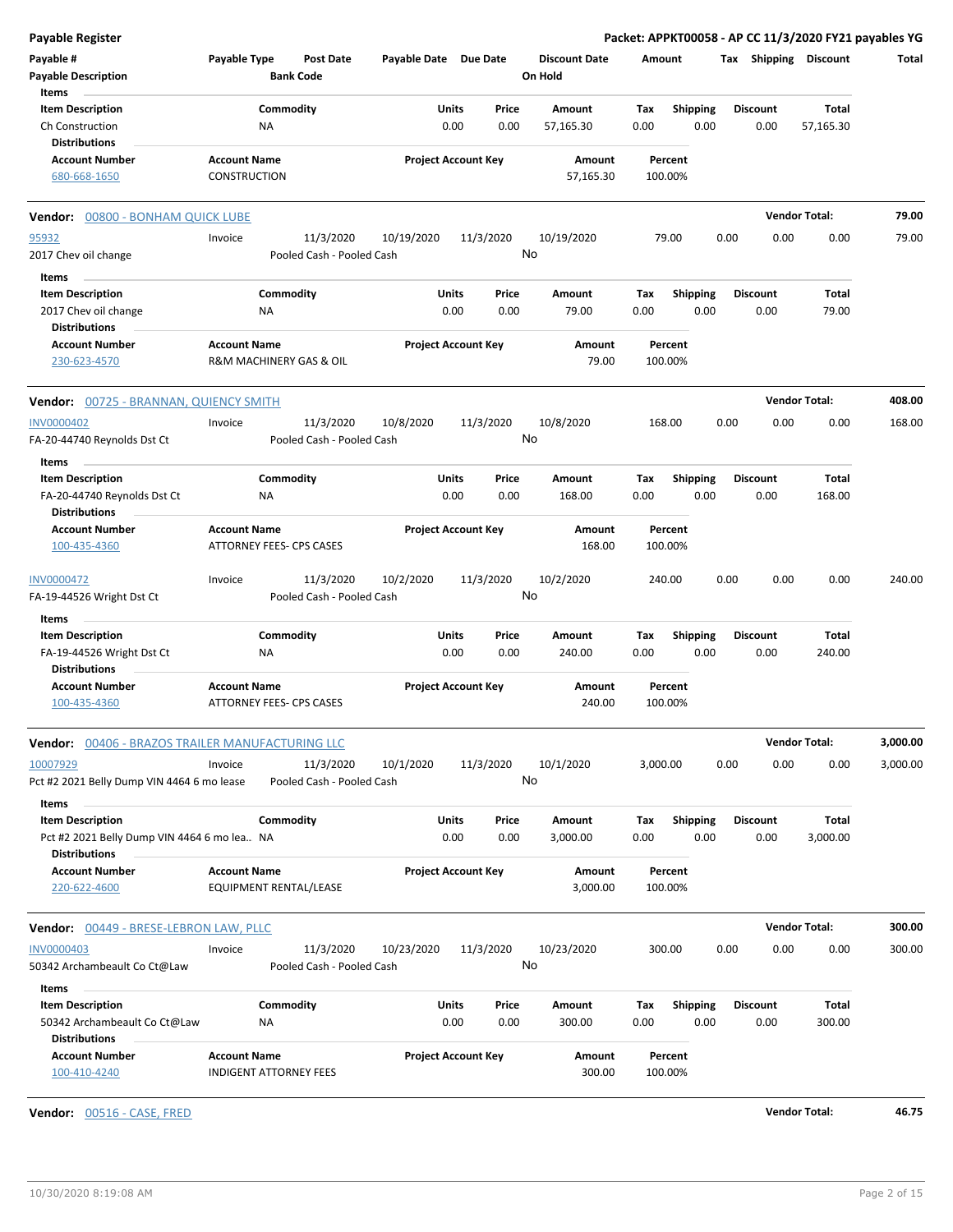| Payable Register                                           |                                                       |                                        |              |                                |                                 | Packet: APPKT00058 - AP CC 11/3/2020 FY21 payables YG |                         |      |                         |                      |           |
|------------------------------------------------------------|-------------------------------------------------------|----------------------------------------|--------------|--------------------------------|---------------------------------|-------------------------------------------------------|-------------------------|------|-------------------------|----------------------|-----------|
| Payable #<br><b>Payable Description</b>                    | Payable Type                                          | Post Date<br><b>Bank Code</b>          | Payable Date | <b>Due Date</b>                | <b>Discount Date</b><br>On Hold | Amount                                                |                         |      | Tax Shipping Discount   |                      | Total     |
| <b>INV0000404</b><br>Oct 2020 Janitor travel               | Invoice                                               | 11/3/2020<br>Pooled Cash - Pooled Cash | 10/22/2020   | 11/3/2020                      | 10/22/2020<br>No                | 46.75                                                 |                         | 0.00 | 0.00                    | 0.00                 | 46.75     |
| Items                                                      |                                                       |                                        |              |                                |                                 |                                                       |                         |      |                         |                      |           |
| <b>Item Description</b>                                    | Commodity                                             |                                        |              | Units<br>Price                 | Amount                          | Tax                                                   | <b>Shipping</b>         |      | <b>Discount</b>         | Total                |           |
| Oct 2020 Janitor travel - Agrilife<br><b>Distributions</b> | ΝA                                                    |                                        |              | 0.00<br>0.00                   | 12.88                           | 0.00                                                  | 0.00                    |      | 0.00                    | 12.88                |           |
| <b>Account Number</b><br>100-516-2251                      | <b>Account Name</b><br><b>JANITOR TRAVEL</b>          |                                        |              | <b>Project Account Key</b>     | Amount<br>12.88                 | Percent<br>100.00%                                    |                         |      |                         |                      |           |
| Items                                                      |                                                       |                                        |              |                                |                                 |                                                       |                         |      |                         |                      |           |
| <b>Item Description</b>                                    | Commodity                                             |                                        |              | Units<br>Price                 | Amount                          | Тах                                                   | <b>Shipping</b>         |      | <b>Discount</b>         | Total                |           |
| Oct 2020 Janitor travel - E Annex<br><b>Distributions</b>  | NA                                                    |                                        |              | 0.00<br>0.00                   | 11.04                           | 0.00                                                  | 0.00                    |      | 0.00                    | 11.04                |           |
| <b>Account Number</b><br>100-511-2251                      | <b>Account Name</b><br><b>JANITOR TRAVEL</b>          |                                        |              | <b>Project Account Key</b>     | Amount<br>11.04                 | Percent<br>100.00%                                    |                         |      |                         |                      |           |
|                                                            |                                                       |                                        |              |                                |                                 |                                                       |                         |      |                         |                      |           |
| Items<br><b>Item Description</b>                           | Commodity                                             |                                        |              | Units<br>Price                 | Amount                          | Tax                                                   | <b>Shipping</b>         |      | <b>Discount</b>         | Total                |           |
| Oct 2020 Janitor travel - CARES<br><b>Distributions</b>    | NA                                                    |                                        |              | 0.00<br>0.00                   | 22.83                           | 0.00                                                  | 0.00                    |      | 0.00                    | 22.83                |           |
| <b>Account Number</b><br>413-413-2251                      | <b>Account Name</b><br><b>JANITOR TRAVEL</b>          |                                        |              | <b>Project Account Key</b>     | Amount<br>22.83                 | Percent<br>100.00%                                    |                         |      |                         |                      |           |
| <b>Vendor:    0</b> 0493 - CEC FACILITIES GROUP, LLC       |                                                       |                                        |              |                                |                                 |                                                       |                         |      |                         | <b>Vendor Total:</b> | 39,425.00 |
| E1936-11<br>CH Construction                                | Invoice                                               | 11/3/2020<br>Pooled Cash - Pooled Cash | 10/31/2020   | 11/3/2020                      | 10/31/2020<br>No                | 39,425.00                                             |                         | 0.00 | 0.00                    | 0.00                 | 39,425.00 |
| Items                                                      |                                                       |                                        |              |                                |                                 |                                                       |                         |      |                         |                      |           |
| <b>Item Description</b>                                    | Commodity                                             |                                        |              | Units<br>Price                 | Amount                          | Tax                                                   | <b>Shipping</b>         |      | <b>Discount</b>         | <b>Total</b>         |           |
| <b>CH Construction</b><br><b>Distributions</b>             | NA                                                    |                                        |              | 0.00<br>0.00                   | 39,425.00                       | 0.00                                                  | 0.00                    |      | 0.00                    | 39,425.00            |           |
| <b>Account Number</b><br>680-668-1650                      | <b>Account Name</b><br><b>CONSTRUCTION</b>            |                                        |              | <b>Project Account Key</b>     | Amount<br>39,425.00             | Percent<br>100.00%                                    |                         |      |                         |                      |           |
| <b>Vendor: 00592 - CITY AUTO PARTS</b>                     |                                                       |                                        |              |                                |                                 |                                                       |                         |      |                         | <b>Vendor Total:</b> | 58.17     |
| D-272547                                                   | Invoice                                               | 11/3/2020                              | 10/20/2020   | 11/3/2020                      | 10/20/2020                      | 58.17                                                 |                         | 0.00 | 0.00                    | 0.00                 | 58.17     |
| R&M Parts<br>Items                                         |                                                       | Pooled Cash - Pooled Cash              |              |                                | No                              |                                                       |                         |      |                         |                      |           |
| Item Description                                           | Commodity                                             |                                        |              | Units<br>Price                 | Amount                          | Tax                                                   | Shipping                |      | <b>Discount</b>         | Total                |           |
| R&M Parts<br><b>Distributions</b>                          | ΝA                                                    |                                        |              | 0.00<br>0.00                   | 58.17                           | 0.00                                                  | 0.00                    |      | 0.00                    | 58.17                |           |
| <b>Account Number</b><br>220-622-4580                      | <b>Account Name</b><br><b>R&amp;M MACHINERY PARTS</b> |                                        |              | <b>Project Account Key</b>     | Amount<br>58.17                 | Percent<br>100.00%                                    |                         |      |                         |                      |           |
| <b>Vendor: 00055 - CROSSROADS HARDWARE</b>                 |                                                       |                                        |              |                                |                                 |                                                       |                         |      |                         | <b>Vendor Total:</b> | 77.94     |
| V85106                                                     | Invoice                                               | 11/3/2020                              | 10/2/2020    | 11/3/2020                      | 10/2/2020<br>No                 | 47.98                                                 |                         | 0.00 | 0.00                    | 0.00                 | 47.98     |
| Gas Weld Oxygen                                            |                                                       | Pooled Cash - Pooled Cash              |              |                                |                                 |                                                       |                         |      |                         |                      |           |
| Items                                                      |                                                       |                                        |              |                                |                                 |                                                       |                         |      |                         |                      |           |
| <b>Item Description</b>                                    | Commodity                                             |                                        |              | Units<br>Price<br>0.00<br>0.00 | Amount<br>47.98                 | Tax<br>0.00                                           | <b>Shipping</b><br>0.00 |      | <b>Discount</b><br>0.00 | Total<br>47.98       |           |
| Gas Weld Oxygen<br><b>Distributions</b>                    | ΝA                                                    |                                        |              |                                |                                 |                                                       |                         |      |                         |                      |           |
| <b>Account Number</b><br>220-622-3430                      | <b>Account Name</b><br>R&B MAT. HARDWARE & LUMBER     |                                        |              | <b>Project Account Key</b>     | Amount<br>47.98                 | Percent<br>100.00%                                    |                         |      |                         |                      |           |
| <u>V87964</u><br>Key                                       | Invoice                                               | 11/3/2020<br>Pooled Cash - Pooled Cash | 10/19/2020   | 11/3/2020                      | 10/19/2020<br>No                | 5.97                                                  |                         | 0.00 | 0.00                    | 0.00                 | 5.97      |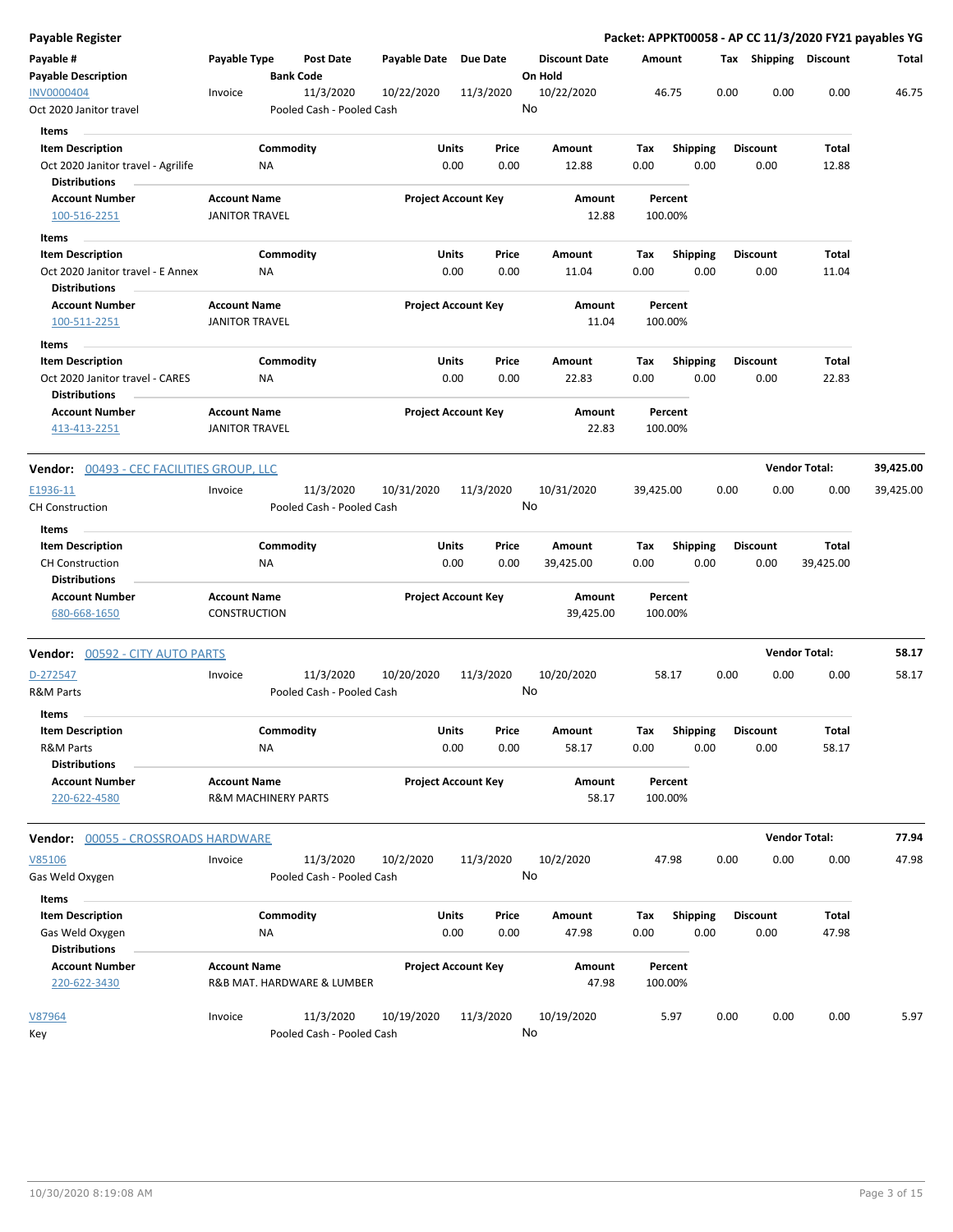| <b>Payable Register</b>                                 |                                       |                           |                       |                            |                      |             |                         |      |                         | Packet: APPKT00058 - AP CC 11/3/2020 FY21 payables YG |        |
|---------------------------------------------------------|---------------------------------------|---------------------------|-----------------------|----------------------------|----------------------|-------------|-------------------------|------|-------------------------|-------------------------------------------------------|--------|
| Payable #                                               | Payable Type                          | <b>Post Date</b>          | Payable Date Due Date |                            | <b>Discount Date</b> |             | Amount                  |      |                         | Tax Shipping Discount                                 | Total  |
| <b>Payable Description</b>                              |                                       | <b>Bank Code</b>          |                       |                            | On Hold              |             |                         |      |                         |                                                       |        |
| Items                                                   |                                       |                           |                       |                            |                      |             |                         |      |                         |                                                       |        |
| <b>Item Description</b>                                 | Commodity                             |                           | <b>Units</b>          | Price                      | <b>Amount</b>        | Tax         | <b>Shipping</b>         |      | <b>Discount</b>         | Total                                                 |        |
| Key                                                     | <b>NA</b>                             |                           |                       | 0.00<br>0.00               | 5.97                 | 0.00        | 0.00                    |      | 0.00                    | 5.97                                                  |        |
| <b>Distributions</b>                                    |                                       |                           |                       |                            |                      |             |                         |      |                         |                                                       |        |
| <b>Account Number</b>                                   | <b>Account Name</b>                   |                           |                       | <b>Project Account Key</b> | Amount               |             | Percent                 |      |                         |                                                       |        |
| 220-622-4500                                            | <b>R&amp;M BUILDING</b>               |                           |                       |                            | 5.97                 |             | 100.00%                 |      |                         |                                                       |        |
| V88252                                                  | Invoice                               | 11/3/2020                 | 10/21/2020            | 11/3/2020                  | 10/21/2020           |             | 23.99                   | 0.00 | 0.00                    | 0.00                                                  | 23.99  |
| Gas Weld Oxygen                                         |                                       | Pooled Cash - Pooled Cash |                       |                            | No                   |             |                         |      |                         |                                                       |        |
| Items                                                   |                                       |                           |                       |                            |                      |             |                         |      |                         |                                                       |        |
| <b>Item Description</b>                                 | Commodity                             |                           | Units                 | Price                      | Amount               | Tax         | <b>Shipping</b>         |      | <b>Discount</b>         | Total                                                 |        |
| Gas Weld Oxygen                                         | ΝA                                    |                           |                       | 0.00<br>0.00               | 23.99                | 0.00        | 0.00                    |      | 0.00                    | 23.99                                                 |        |
| <b>Distributions</b>                                    |                                       |                           |                       |                            |                      |             |                         |      |                         |                                                       |        |
| <b>Account Number</b>                                   | <b>Account Name</b>                   |                           |                       | <b>Project Account Key</b> | Amount               |             | Percent                 |      |                         |                                                       |        |
| 220-622-3430                                            | R&B MAT. HARDWARE & LUMBER            |                           |                       |                            | 23.99                |             | 100.00%                 |      |                         |                                                       |        |
| Vendor: 00548 - DAILEY, JEFFREY                         |                                       |                           |                       |                            |                      |             |                         |      |                         | <b>Vendor Total:</b>                                  | 114.00 |
| <b>INV0000473</b>                                       | Invoice                               | 11/3/2020                 | 10/16/2020            | 11/3/2020                  | 10/16/2020           |             | 114.00                  | 0.00 | 0.00                    | 0.00                                                  | 114.00 |
| CR-20-27386 Dickinson Dst Ct                            |                                       | Pooled Cash - Pooled Cash |                       |                            | No                   |             |                         |      |                         |                                                       |        |
| Items                                                   |                                       |                           |                       |                            |                      |             |                         |      |                         |                                                       |        |
| <b>Item Description</b><br>CR-20-27386 Dickinson Dst Ct | Commodity<br>NA                       |                           | Units                 | Price<br>0.00<br>0.00      | Amount<br>114.00     | Tax<br>0.00 | <b>Shipping</b><br>0.00 |      | <b>Discount</b><br>0.00 | Total<br>114.00                                       |        |
| <b>Distributions</b><br><b>Account Number</b>           | <b>Account Name</b>                   |                           |                       | <b>Project Account Key</b> | Amount               |             | Percent                 |      |                         |                                                       |        |
| 100-435-4370                                            | <b>ATTORNEY FEES</b>                  |                           |                       |                            | 114.00               |             | 100.00%                 |      |                         |                                                       |        |
| <b>Vendor: 00438 - EVANS, MICHAEL S.</b>                |                                       |                           |                       |                            |                      |             |                         |      |                         | <b>Vendor Total:</b>                                  | 170.00 |
| <b>INV0000405</b>                                       | Invoice                               | 11/3/2020                 | 10/20/2020            | 11/3/2020                  | 10/20/2020           |             | 170.00                  | 0.00 | 0.00                    | 0.00                                                  | 170.00 |
| 36207 HRH Dst Ct                                        |                                       | Pooled Cash - Pooled Cash |                       |                            | No                   |             |                         |      |                         |                                                       |        |
| Items                                                   |                                       |                           |                       |                            |                      |             |                         |      |                         |                                                       |        |
| <b>Item Description</b>                                 | Commodity                             |                           | Units                 | Price                      | Amount               | Tax         | <b>Shipping</b>         |      | <b>Discount</b>         | <b>Total</b>                                          |        |
| 36207 HRH Dst Ct                                        | <b>NA</b>                             |                           |                       | 0.00<br>0.00               | 170.00               | 0.00        | 0.00                    |      | 0.00                    | 170.00                                                |        |
| <b>Distributions</b>                                    |                                       |                           |                       |                            |                      |             |                         |      |                         |                                                       |        |
| <b>Account Number</b>                                   | <b>Account Name</b>                   |                           |                       | <b>Project Account Key</b> | Amount               |             | Percent                 |      |                         |                                                       |        |
| 100-435-4360                                            | ATTORNEY FEES- CPS CASES              |                           |                       |                            | 170.00               |             | 100.00%                 |      |                         |                                                       |        |
| Vendor: VEN02141 - Flores, Daniel                       |                                       |                           |                       |                            |                      |             |                         |      |                         | <b>Vendor Total:</b>                                  | 300.00 |
| <b>INV0000406</b>                                       | Invoice                               | 11/3/2020                 | 10/26/2020            | 11/3/2020                  | 10/26/2020           |             | 300.00                  | 0.00 | 0.00                    | 0.00                                                  | 300.00 |
| CID annual clothes allotment                            |                                       | Pooled Cash - Pooled Cash |                       |                            | No                   |             |                         |      |                         |                                                       |        |
| Items                                                   |                                       |                           |                       |                            |                      |             |                         |      |                         |                                                       |        |
| <b>Item Description</b>                                 | Commodity                             |                           | Units                 | Price                      | Amount               | Тах         | <b>Shipping</b>         |      | <b>Discount</b>         | Total                                                 |        |
| CID annual clothes allotment                            | ΝA                                    |                           |                       | 0.00<br>0.00               | 300.00               | 0.00        | 0.00                    |      | 0.00                    | 300.00                                                |        |
| <b>Distributions</b>                                    |                                       |                           |                       |                            |                      |             |                         |      |                         |                                                       |        |
| <b>Account Number</b><br>100-560-3950                   | <b>Account Name</b><br>UNIFORMS/OTHER |                           |                       | <b>Project Account Key</b> | Amount<br>300.00     |             | Percent<br>100.00%      |      |                         |                                                       |        |
| <b>Vendor:</b> 00512 - GAYLON P. RIDDELS LAW FIRM, PC   |                                       |                           |                       |                            |                      |             |                         |      |                         | <b>Vendor Total:</b>                                  | 546.25 |
| <b>INV0000492</b>                                       | Invoice                               | 11/3/2020                 | 10/9/2020             | 11/3/2020                  | 10/9/2020            |             | 546.25                  | 0.00 | 0.00                    | 0.00                                                  | 546.25 |
| CR-20-27333 Mullican Dst Ct                             |                                       | Pooled Cash - Pooled Cash |                       |                            | No                   |             |                         |      |                         |                                                       |        |
| Items                                                   |                                       |                           |                       |                            |                      |             |                         |      |                         |                                                       |        |
| <b>Item Description</b>                                 | Commodity                             |                           | Units                 | Price                      | Amount               | Тах         | <b>Shipping</b>         |      | <b>Discount</b>         | <b>Total</b>                                          |        |
| CR-20-27333 Mullican Dst Ct                             | ΝA                                    |                           |                       | 0.00<br>0.00               | 546.25               | 0.00        | 0.00                    |      | 0.00                    | 546.25                                                |        |
| <b>Distributions</b>                                    |                                       |                           |                       |                            |                      |             |                         |      |                         |                                                       |        |
| <b>Account Number</b>                                   | <b>Account Name</b>                   |                           |                       | <b>Project Account Key</b> | Amount               |             | Percent                 |      |                         |                                                       |        |
| 100-435-4370                                            | <b>ATTORNEY FEES</b>                  |                           |                       |                            | 546.25               |             | 100.00%                 |      |                         |                                                       |        |

**Vendor:** 00183 - GOHEEN & O'TOOLE **Vendor Total: 400.00**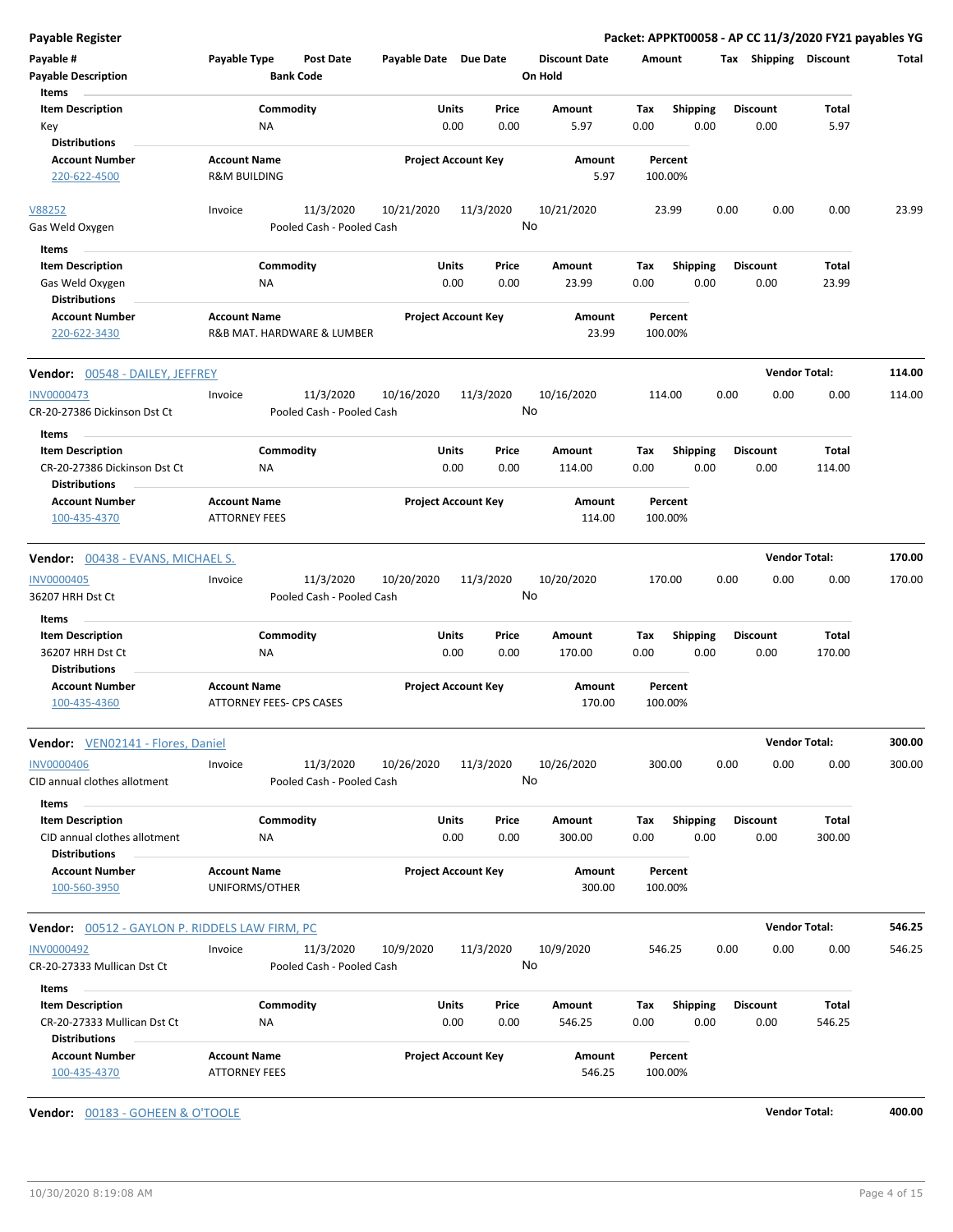| Payable Register                                                  |                                                      |                  |                                        |                       |                            |               |                                 |                    |                  |      |                         |                      | Packet: APPKT00058 - AP CC 11/3/2020 FY21 payables YG |
|-------------------------------------------------------------------|------------------------------------------------------|------------------|----------------------------------------|-----------------------|----------------------------|---------------|---------------------------------|--------------------|------------------|------|-------------------------|----------------------|-------------------------------------------------------|
| Payable #<br><b>Payable Description</b>                           | Payable Type                                         | <b>Bank Code</b> | <b>Post Date</b>                       | Payable Date Due Date |                            |               | <b>Discount Date</b><br>On Hold | Amount             |                  |      | Tax Shipping Discount   |                      | Total                                                 |
| <b>INV0000407</b><br>50359 Sneed Co Ct@Law                        | Invoice                                              |                  | 11/3/2020<br>Pooled Cash - Pooled Cash | 10/26/2020            |                            | 11/3/2020     | 10/26/2020<br>No                | 400.00             |                  | 0.00 | 0.00                    | 0.00                 | 400.00                                                |
| Items                                                             |                                                      |                  |                                        |                       |                            |               |                                 |                    |                  |      |                         |                      |                                                       |
| <b>Item Description</b>                                           |                                                      | Commodity        |                                        |                       | Units                      | Price         | Amount                          | Тах                | Shipping         |      | <b>Discount</b>         | Total                |                                                       |
| 50359 Sneed Co Ct@Law<br><b>Distributions</b>                     |                                                      | ΝA               |                                        |                       | 0.00                       | 0.00          | 400.00                          | 0.00               | 0.00             |      | 0.00                    | 400.00               |                                                       |
| <b>Account Number</b><br>100-410-4240                             | <b>Account Name</b><br><b>INDIGENT ATTORNEY FEES</b> |                  |                                        |                       | <b>Project Account Key</b> |               | Amount<br>400.00                | Percent<br>100.00% |                  |      |                         |                      |                                                       |
| Vendor: VEN02148 - Grayson College Center for Workplace Learning  |                                                      |                  |                                        |                       |                            |               |                                 |                    |                  |      |                         | <b>Vendor Total:</b> | 100.00                                                |
| <b>CWL 1131</b>                                                   | Invoice                                              |                  | 11/3/2020                              | 10/26/2020            |                            | 11/3/2020     | 10/26/2020                      | 100.00             |                  | 0.00 | 0.00                    | 0.00                 | 100.00                                                |
| Nov 30-Dec 4, 2020 Basic SWAT- S. Bowman<br>Items                 |                                                      |                  | Pooled Cash - Pooled Cash              |                       |                            |               | No                              |                    |                  |      |                         |                      |                                                       |
| <b>Item Description</b>                                           |                                                      | Commodity        |                                        |                       | Units                      | Price         | Amount                          | Tax                | <b>Shipping</b>  |      | <b>Discount</b>         | Total                |                                                       |
| Nov 30-Dec 4, 2020 Basic SWAT- S. Bowm NA<br><b>Distributions</b> |                                                      |                  |                                        |                       | 0.00                       | 0.00          | 100.00                          | 0.00               | 0.00             |      | 0.00                    | 100.00               |                                                       |
| <b>Account Number</b><br>310-560-4270                             | <b>Account Name</b>                                  |                  | OUT OF COUNTY TRAVEL/TRAINING          |                       | <b>Project Account Key</b> |               | Amount<br>100.00                | Percent<br>100.00% |                  |      |                         |                      |                                                       |
| <b>Vendor:</b> 00507 - H & G SYSTEMS, L.P.                        |                                                      |                  |                                        |                       |                            |               |                                 |                    |                  |      |                         | <b>Vendor Total:</b> | 314,668.50                                            |
| 1289                                                              | Invoice                                              |                  | 11/3/2020                              | 10/22/2020            |                            | 11/3/2020     | 10/22/2020                      | 314,668.50         |                  | 0.00 | 0.00                    | 0.00                 | 314,668.50                                            |
| CH construction<br>Items                                          |                                                      |                  | Pooled Cash - Pooled Cash              |                       |                            |               | No                              |                    |                  |      |                         |                      |                                                       |
| <b>Item Description</b>                                           |                                                      | Commodity        |                                        |                       | Units                      | Price         | Amount                          | Tax                | <b>Shipping</b>  |      | <b>Discount</b>         | Total                |                                                       |
| CH construction<br><b>Distributions</b>                           |                                                      | ΝA               |                                        |                       | 0.00                       | 0.00          | 314,668.50                      | 0.00               | 0.00             |      | 0.00                    | 314,668.50           |                                                       |
| <b>Account Number</b><br>680-668-1650                             | <b>Account Name</b><br><b>CONSTRUCTION</b>           |                  |                                        |                       | <b>Project Account Key</b> |               | Amount<br>314,668.50            | Percent<br>100.00% |                  |      |                         |                      |                                                       |
| <b>Vendor:</b> 00126 - HERRINGTON PLUMBING                        |                                                      |                  |                                        |                       |                            |               |                                 |                    |                  |      |                         | <b>Vendor Total:</b> | 50.00                                                 |
| <b>INV0000474</b><br>E. Annex water heater flush                  | Invoice                                              |                  | 11/3/2020<br>Pooled Cash - Pooled Cash | 10/20/2020            |                            | 11/3/2020     | 10/20/2020<br>No                | 50.00              |                  | 0.00 | 0.00                    | 0.00                 | 50.00                                                 |
| Items<br><b>Item Description</b>                                  |                                                      | Commodity        |                                        |                       | Units                      | Price         | Amount                          | Tax                | <b>Shipping</b>  |      | <b>Discount</b>         | Total                |                                                       |
| E. Annex water heater flush<br><b>Distributions</b>               |                                                      | <b>NA</b>        |                                        |                       | 0.00                       | 0.00          | 50.00                           | 0.00               | 0.00             |      | 0.00                    | 50.00                |                                                       |
| <b>Account Number</b><br>100-511-4500                             | <b>Account Name</b><br>R & M BUILDING                |                  |                                        |                       | <b>Project Account Key</b> |               | Amount<br>50.00                 | Percent<br>100.00% |                  |      |                         |                      |                                                       |
| Vendor: 00010 - HOLLAND, JORDAN PLLC                              |                                                      |                  |                                        |                       |                            |               |                                 |                    |                  |      |                         | <b>Vendor Total:</b> | 561.00                                                |
| <b>INV0000408</b><br>FA-20-44800 GFW/MLW/SAW Dst Ct               | Invoice                                              |                  | 11/3/2020<br>Pooled Cash - Pooled Cash | 10/7/2020             |                            | 11/3/2020     | 10/7/2020<br>No                 | 561.00             |                  | 0.00 | 0.00                    | 0.00                 | 561.00                                                |
| Items                                                             |                                                      |                  |                                        |                       |                            |               |                                 |                    |                  |      |                         |                      |                                                       |
| <b>Item Description</b><br>FA-20-44800 GFW/MLW/SAW Dst Ct         |                                                      | Commodity<br>ΝA  |                                        |                       | Units<br>0.00              | Price<br>0.00 | Amount<br>561.00                | Tax<br>0.00        | Shipping<br>0.00 |      | <b>Discount</b><br>0.00 | Total<br>561.00      |                                                       |
| <b>Distributions</b>                                              |                                                      |                  |                                        |                       |                            |               |                                 |                    |                  |      |                         |                      |                                                       |
| <b>Account Number</b><br>100-435-4360                             | <b>Account Name</b><br>ATTORNEY FEES- CPS CASES      |                  |                                        |                       | <b>Project Account Key</b> |               | Amount<br>561.00                | Percent<br>100.00% |                  |      |                         |                      |                                                       |
| Vendor: VEN02140 - Hudson, Troy                                   |                                                      |                  |                                        |                       |                            |               |                                 |                    |                  |      |                         | <b>Vendor Total:</b> | 131.73                                                |
| <b>INV0000409</b>                                                 | Invoice                                              |                  | 11/3/2020                              | 10/23/2020            |                            | 11/3/2020     | 10/23/2020                      | 131.73             |                  | 0.00 | 0.00                    | 0.00                 | 131.73                                                |
| Oct 13-23/2020 Emergency Mgmnt mileage                            |                                                      |                  | Pooled Cash - Pooled Cash              |                       |                            |               | No                              |                    |                  |      |                         |                      |                                                       |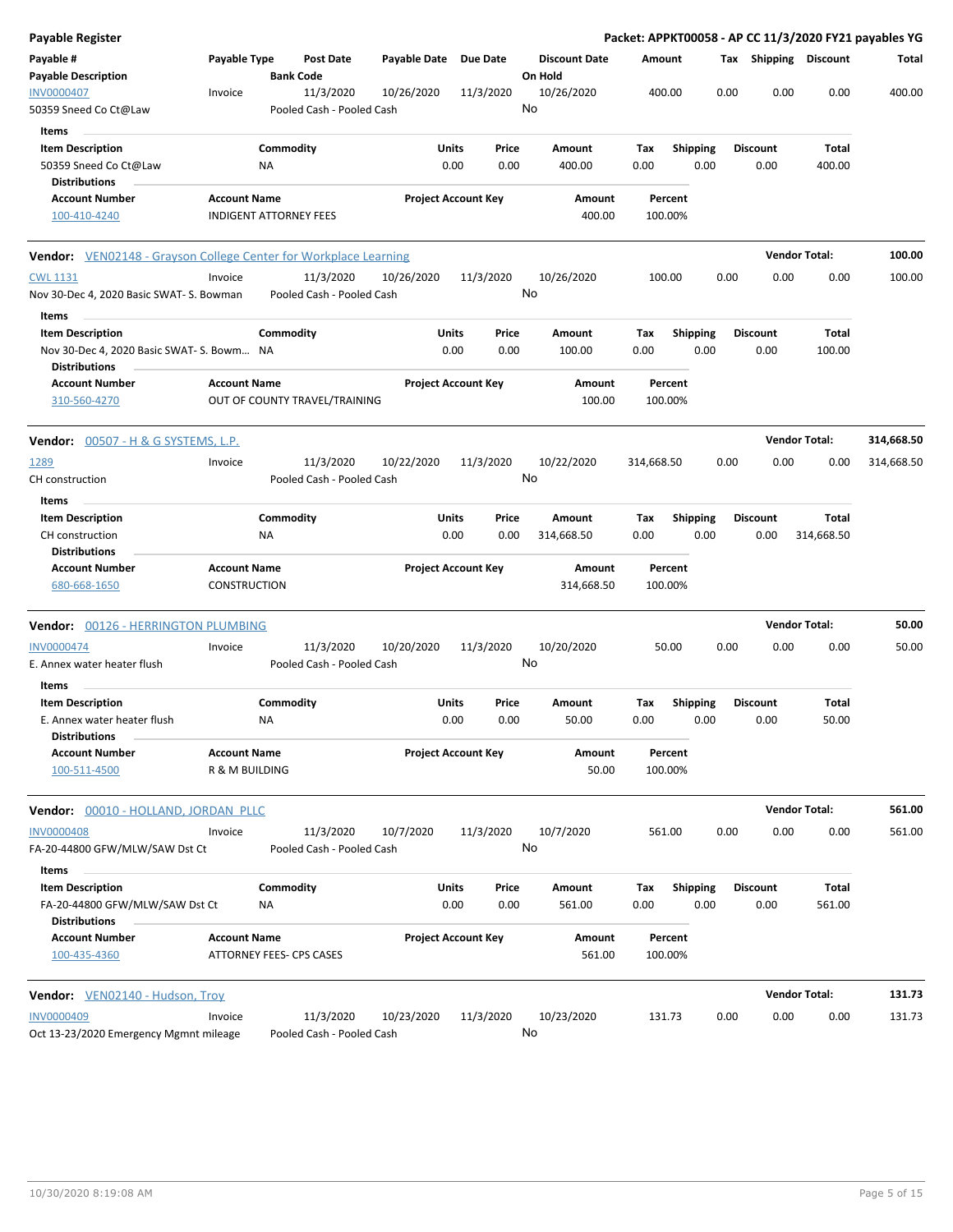| <b>Payable Register</b>                                         |                                                      |                       |                            |                                 | Packet: APPKT00058 - AP CC 11/3/2020 FY21 payables YG |                         |                      |        |
|-----------------------------------------------------------------|------------------------------------------------------|-----------------------|----------------------------|---------------------------------|-------------------------------------------------------|-------------------------|----------------------|--------|
| Payable #<br><b>Payable Description</b>                         | Payable Type<br><b>Post Date</b><br><b>Bank Code</b> | Payable Date Due Date |                            | <b>Discount Date</b><br>On Hold | Amount                                                | Tax Shipping Discount   |                      | Total  |
| Items<br><b>Item Description</b>                                | Commodity                                            | <b>Units</b>          | Price                      | Amount                          | <b>Shipping</b><br>Tax                                | <b>Discount</b>         | Total                |        |
| Oct 13-23/2020 Emergency Mgmnt milea NA<br><b>Distributions</b> |                                                      | 0.00                  | 0.00                       | 131.73                          | 0.00<br>0.00                                          | 0.00                    | 131.73               |        |
| <b>Account Number</b><br>100-406-3300                           | <b>Account Name</b><br>AUTO EXPENSE-GAS & OIL        |                       | <b>Project Account Key</b> | Amount<br>131.73                | Percent<br>100.00%                                    |                         |                      |        |
| Vendor: 00397 - JESSICA MCDONALD & ASSOC.                       |                                                      |                       |                            |                                 |                                                       |                         | <b>Vendor Total:</b> | 620.00 |
| INV0000410                                                      | 11/3/2020<br>Invoice                                 | 10/13/2020            | 11/3/2020                  | 10/13/2020                      | 620.00                                                | 0.00<br>0.00            | 0.00                 | 620.00 |
| FA-20-44571 CC Dst Ct                                           | Pooled Cash - Pooled Cash                            |                       | No                         |                                 |                                                       |                         |                      |        |
| Items                                                           |                                                      |                       |                            |                                 |                                                       |                         |                      |        |
| <b>Item Description</b>                                         | Commodity                                            | Units                 | Price                      | Amount                          | <b>Shipping</b><br>Tax                                | <b>Discount</b>         | Total                |        |
| FA-20-44571 CC Dst Ct<br><b>Distributions</b>                   | ΝA                                                   | 0.00                  | 0.00                       | 620.00                          | 0.00<br>0.00                                          | 0.00                    | 620.00               |        |
| <b>Account Number</b><br>100-435-4360                           | <b>Account Name</b><br>ATTORNEY FEES- CPS CASES      |                       | <b>Project Account Key</b> | Amount<br>620.00                | Percent<br>100.00%                                    |                         |                      |        |
| <b>Vendor:</b> 00541 - KIRBY, SHELLY                            |                                                      |                       |                            |                                 |                                                       |                         | <b>Vendor Total:</b> | 60.00  |
| 069464<br>10/22/20 Windom mowing                                | 11/3/2020<br>Invoice<br>Pooled Cash - Pooled Cash    | 10/22/2020            | 11/3/2020<br>No            | 10/22/2020                      | 60.00                                                 | 0.00<br>0.00            | 0.00                 | 60.00  |
| Items                                                           |                                                      |                       |                            |                                 |                                                       |                         |                      |        |
| <b>Item Description</b><br>10/22/20 Windom mowing               | Commodity<br>ΝA                                      | Units<br>0.00         | Price<br>0.00              | Amount<br>60.00                 | Tax<br><b>Shipping</b><br>0.00<br>0.00                | <b>Discount</b><br>0.00 | Total<br>60.00       |        |
| <b>Distributions</b>                                            |                                                      |                       |                            |                                 |                                                       |                         |                      |        |
| <b>Account Number</b><br>100-515-4502                           | <b>Account Name</b><br>LAWN MAINTENANCE              |                       | <b>Project Account Key</b> | Amount<br>60.00                 | Percent<br>100.00%                                    |                         |                      |        |
| <b>Vendor:</b> 00444 - KONICA MINOLTA PREMIER FINANCE           |                                                      |                       |                            |                                 |                                                       |                         | <b>Vendor Total:</b> | 888.45 |
| 69968213                                                        | 11/3/2020<br>Invoice                                 | 10/24/2020            | 11/3/2020                  | 10/24/2020                      | 888.45                                                | 0.00<br>0.00            | 0.00                 | 888.45 |
| 10/15-11/14/2020 copier lease                                   | Pooled Cash - Pooled Cash                            |                       | No                         |                                 |                                                       |                         |                      |        |
| Items                                                           |                                                      |                       |                            |                                 |                                                       |                         |                      |        |
| <b>Item Description</b>                                         | Commodity                                            | Units                 | Price                      | Amount                          | Tax<br><b>Shipping</b>                                | <b>Discount</b>         | Total                |        |
| 10/15-11/14/2020 copier lease<br><b>Distributions</b>           | ΝA                                                   | 0.00                  | 0.00                       | 888.45                          | 0.00<br>0.00                                          | 0.00                    | 888.45               |        |
| <b>Account Number</b>                                           | <b>Account Name</b>                                  |                       | <b>Project Account Key</b> | Amount                          | Percent                                               |                         |                      |        |
| 100-590-3150                                                    | <b>COPIER RENTAL</b>                                 |                       |                            | 73.29                           | 8.25%                                                 |                         |                      |        |
| 100-410-3150                                                    | <b>COPIER RENTAL</b>                                 |                       |                            | 97.72                           | 11.00%                                                |                         |                      |        |
| 100-510-3150                                                    | <b>COPIER RENTAL</b>                                 |                       |                            | 314.27                          | 35.37%                                                |                         |                      |        |
| 100-513-3150                                                    | <b>COPIER RENTAL</b>                                 |                       |                            | 97.72                           | 11.00%                                                |                         |                      |        |
| 100-499-3150                                                    | <b>COPIER EXPENSE</b>                                |                       |                            | 89.75                           | 10.10%                                                |                         |                      |        |
| 100-665-3150                                                    | <b>COPIER RENTAL</b>                                 |                       |                            | 89.75                           | 10.10%                                                |                         |                      |        |
| 100-475-3150<br>100-575-3150                                    | <b>COPIER EXPENSE</b><br><b>COPIER RENTAL</b>        |                       |                            | 101.52<br>24.43                 | 11.43%<br>2.75%                                       |                         |                      |        |
| Vendor: VEN02145 - Lackey, Dean                                 |                                                      |                       |                            |                                 |                                                       |                         | <b>Vendor Total:</b> | 361.75 |
| <b>INV0000420</b><br>10/6-8/20 Conferene miles/meals            | 11/3/2020<br>Invoice<br>Pooled Cash - Pooled Cash    | 10/8/2020             | 11/3/2020<br>No            | 10/8/2020                       | 361.75                                                | 0.00<br>0.00            | 0.00                 | 361.75 |
| Items                                                           |                                                      |                       |                            |                                 |                                                       |                         |                      |        |
| <b>Item Description</b><br>10/6-8/20 Conferene miles/meals      | Commodity<br><b>NA</b>                               | <b>Units</b><br>0.00  | Price<br>0.00              | Amount<br>361.75                | <b>Shipping</b><br>Tax<br>0.00<br>0.00                | <b>Discount</b><br>0.00 | Total<br>361.75      |        |
| <b>Distributions</b>                                            |                                                      |                       |                            |                                 |                                                       |                         |                      |        |
| <b>Account Number</b><br>240-624-4270                           | <b>Account Name</b><br>OUT OF COUNTY TRAVEL/TRAINING |                       | <b>Project Account Key</b> | Amount<br>361.75                | Percent<br>100.00%                                    |                         |                      |        |
| <b>Vendor:</b> VEN02146 - McKenzie, Tina                        |                                                      |                       |                            |                                 |                                                       |                         | <b>Vendor Total:</b> | 108.00 |
| <b>INV0000436</b>                                               | 11/3/2020<br>Invoice                                 | 10/28/2020            | 11/3/2020                  | 10/28/2020                      | 108.00                                                | 0.00<br>0.00            | 0.00                 | 108.00 |
| 11/9-12/20 Conference meals                                     | Pooled Cash - Pooled Cash                            |                       | No                         |                                 |                                                       |                         |                      |        |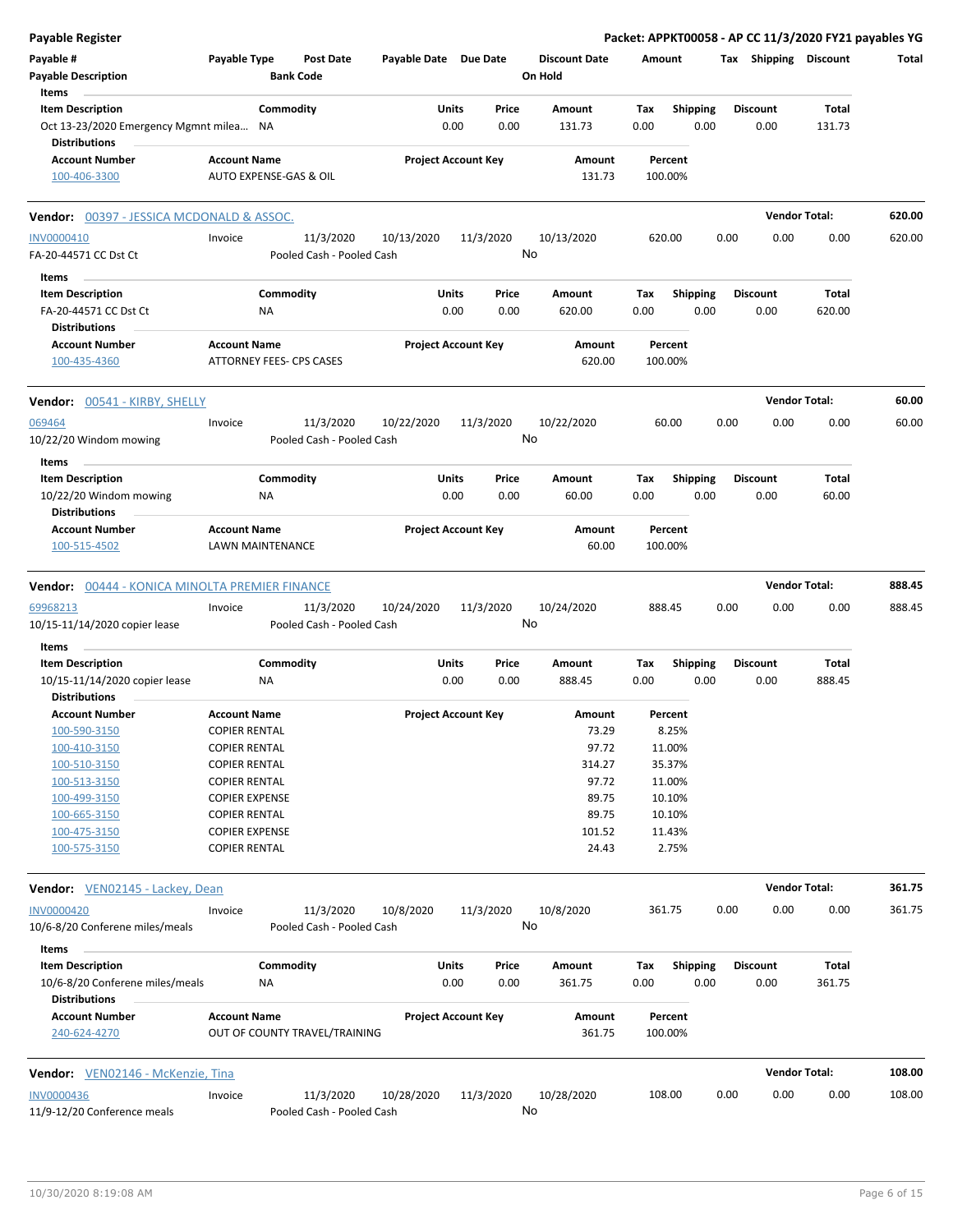| <b>Payable Register</b>                                                        |                     |                                        |                       |                            |                                 |                    |                         | Packet: APPKT00058 - AP CC 11/3/2020 FY21 payables YG |                      |          |
|--------------------------------------------------------------------------------|---------------------|----------------------------------------|-----------------------|----------------------------|---------------------------------|--------------------|-------------------------|-------------------------------------------------------|----------------------|----------|
| Payable #<br><b>Payable Description</b>                                        | Payable Type        | <b>Post Date</b><br><b>Bank Code</b>   | Payable Date Due Date |                            | <b>Discount Date</b><br>On Hold | Amount             |                         | Tax Shipping Discount                                 |                      | Total    |
| Items                                                                          |                     |                                        |                       |                            |                                 |                    |                         |                                                       |                      |          |
| <b>Item Description</b><br>11/9-12/20 Conference meals<br><b>Distributions</b> |                     | Commodity<br>ΝA                        | Units                 | Price<br>0.00<br>0.00      | Amount<br>108.00                | Tax<br>0.00        | <b>Shipping</b><br>0.00 | <b>Discount</b><br>0.00                               | Total<br>108.00      |          |
| <b>Account Number</b><br>100-499-4270                                          | <b>Account Name</b> | OUT OF COUNTY TRAVEL/TRAINING          |                       | <b>Project Account Key</b> | Amount<br>108.00                | Percent<br>100.00% |                         |                                                       |                      |          |
| Vendor: 00337 - MIEARS, STEVEN R.                                              |                     |                                        |                       |                            |                                 |                    |                         |                                                       | <b>Vendor Total:</b> | 375.00   |
| INV0000411                                                                     | Invoice             | 11/3/2020                              | 10/10/2020            | 11/3/2020                  | 10/10/2020                      | 375.00             |                         | 0.00<br>0.00                                          | 0.00                 | 375.00   |
| FA-19-44234 Flores Dst Ct                                                      |                     | Pooled Cash - Pooled Cash              |                       |                            | No                              |                    |                         |                                                       |                      |          |
| Items                                                                          |                     |                                        |                       |                            |                                 |                    |                         |                                                       |                      |          |
| <b>Item Description</b>                                                        |                     | Commodity                              | Units                 | Price                      | Amount                          | Tax                | <b>Shipping</b>         | Discount                                              | Total                |          |
| FA-19-44234 Flores Dst Ct-Mediation<br><b>Distributions</b>                    |                     | ΝA                                     |                       | 0.00<br>0.00               | 375.00                          | 0.00               | 0.00                    | 0.00                                                  | 375.00               |          |
| <b>Account Number</b><br>100-435-4420                                          | <b>Account Name</b> | OTHER PROFESSIONAL SERV.               |                       | <b>Project Account Key</b> | Amount<br>375.00                | Percent<br>100.00% |                         |                                                       |                      |          |
| Vendor: 00589 - PERKINS, J. DANIEL                                             |                     |                                        |                       |                            |                                 |                    |                         |                                                       | <b>Vendor Total:</b> | 3,321.00 |
| INV0000412<br>FA-19-44522 BR Dst Ct                                            | Invoice             | 11/3/2020<br>Pooled Cash - Pooled Cash | 10/9/2020             | 11/3/2020                  | 10/9/2020<br>No                 | 1,089.00           |                         | 0.00<br>0.00                                          | 0.00                 | 1,089.00 |
| Items                                                                          |                     |                                        |                       |                            |                                 |                    |                         |                                                       |                      |          |
| <b>Item Description</b><br>FA-19-44522 BR Dst Ct                               |                     | Commodity<br>ΝA                        | Units                 | Price<br>0.00<br>0.00      | Amount<br>1,089.00              | Tax<br>0.00        | <b>Shipping</b><br>0.00 | <b>Discount</b><br>0.00                               | Total<br>1,089.00    |          |
| <b>Distributions</b>                                                           |                     |                                        |                       |                            |                                 |                    |                         |                                                       |                      |          |
| <b>Account Number</b><br>100-435-4360                                          | <b>Account Name</b> | ATTORNEY FEES- CPS CASES               |                       | <b>Project Account Key</b> | Amount<br>1,089.00              | Percent<br>100.00% |                         |                                                       |                      |          |
| INV0000413<br>FA-20-44569 Garren Dst Ct                                        | Invoice             | 11/3/2020<br>Pooled Cash - Pooled Cash | 10/2/2020             | 11/3/2020                  | 10/2/2020<br>No                 | 1,089.00           |                         | 0.00<br>0.00                                          | 0.00                 | 1,089.00 |
| Items                                                                          |                     |                                        |                       |                            |                                 |                    |                         |                                                       |                      |          |
| <b>Item Description</b><br>FA-20-44569 Garren Dst Ct<br><b>Distributions</b>   |                     | Commodity<br>ΝA                        | Units                 | Price<br>0.00<br>0.00      | Amount<br>1,089.00              | Tax<br>0.00        | <b>Shipping</b><br>0.00 | Discount<br>0.00                                      | Total<br>1,089.00    |          |
| <b>Account Number</b><br>100-435-4360                                          | <b>Account Name</b> | ATTORNEY FEES- CPS CASES               |                       | <b>Project Account Key</b> | Amount<br>1.089.00              | Percent<br>100.00% |                         |                                                       |                      |          |
| INV0000414                                                                     | Invoice             | 11/3/2020                              | 10/16/2020            | 11/3/2020                  | 10/16/2020                      | 846.00             |                         | 0.00<br>0.00                                          | 0.00                 | 846.00   |
| FA-20-44692 JS/JS/NA Dst Ct                                                    |                     | Pooled Cash - Pooled Cash              |                       |                            | No                              |                    |                         |                                                       |                      |          |
| Items                                                                          |                     |                                        |                       |                            |                                 |                    |                         |                                                       |                      |          |
| <b>Item Description</b><br>FA-20-44692 JS/JS/NA Dst Ct                         |                     | Commodity<br>NA                        | Units                 | Price<br>0.00<br>0.00      | Amount<br>846.00                | Tax<br>0.00        | <b>Shipping</b><br>0.00 | <b>Discount</b><br>0.00                               | Total<br>846.00      |          |
| <b>Distributions</b><br><b>Account Number</b><br>100-435-4360                  | <b>Account Name</b> | ATTORNEY FEES- CPS CASES               |                       | <b>Project Account Key</b> | <b>Amount</b><br>846.00         | Percent<br>100.00% |                         |                                                       |                      |          |
| <b>INV0000475</b>                                                              | Invoice             | 11/3/2020                              | 10/23/2020            | 11/3/2020                  | 10/23/2020                      | 297.00             |                         | 0.00<br>0.00                                          | 0.00                 | 297.00   |
| FA-20-44709 AR/AC Dst Ct<br>Items                                              |                     | Pooled Cash - Pooled Cash              |                       |                            | No                              |                    |                         |                                                       |                      |          |
| <b>Item Description</b>                                                        |                     | Commodity                              | Units                 | Price                      | Amount                          | Tax                | Shipping                | <b>Discount</b>                                       | Total                |          |
| FA-20-44709 AR/AC Dst Ct<br><b>Distributions</b>                               |                     | ΝA                                     |                       | 0.00<br>0.00               | 297.00                          | 0.00               | 0.00                    | 0.00                                                  | 297.00               |          |
| <b>Account Number</b><br>100-435-4360                                          | <b>Account Name</b> | ATTORNEY FEES- CPS CASES               |                       | <b>Project Account Key</b> | Amount<br>297.00                | Percent<br>100.00% |                         |                                                       |                      |          |
| Vendor: 00353 - RDO EQUIPMENT CO                                               |                     |                                        |                       |                            |                                 |                    |                         |                                                       | <b>Vendor Total:</b> | 9,174.47 |
| P6921024                                                                       | Invoice             | 11/3/2020                              | 10/19/2020            | 11/3/2020                  | 10/19/2020                      | 1,399.04           |                         | 0.00<br>0.00                                          | 0.00                 | 1,399.04 |
| #7451002 Pct 3 filters                                                         |                     | Pooled Cash - Pooled Cash              |                       |                            | No                              |                    |                         |                                                       |                      |          |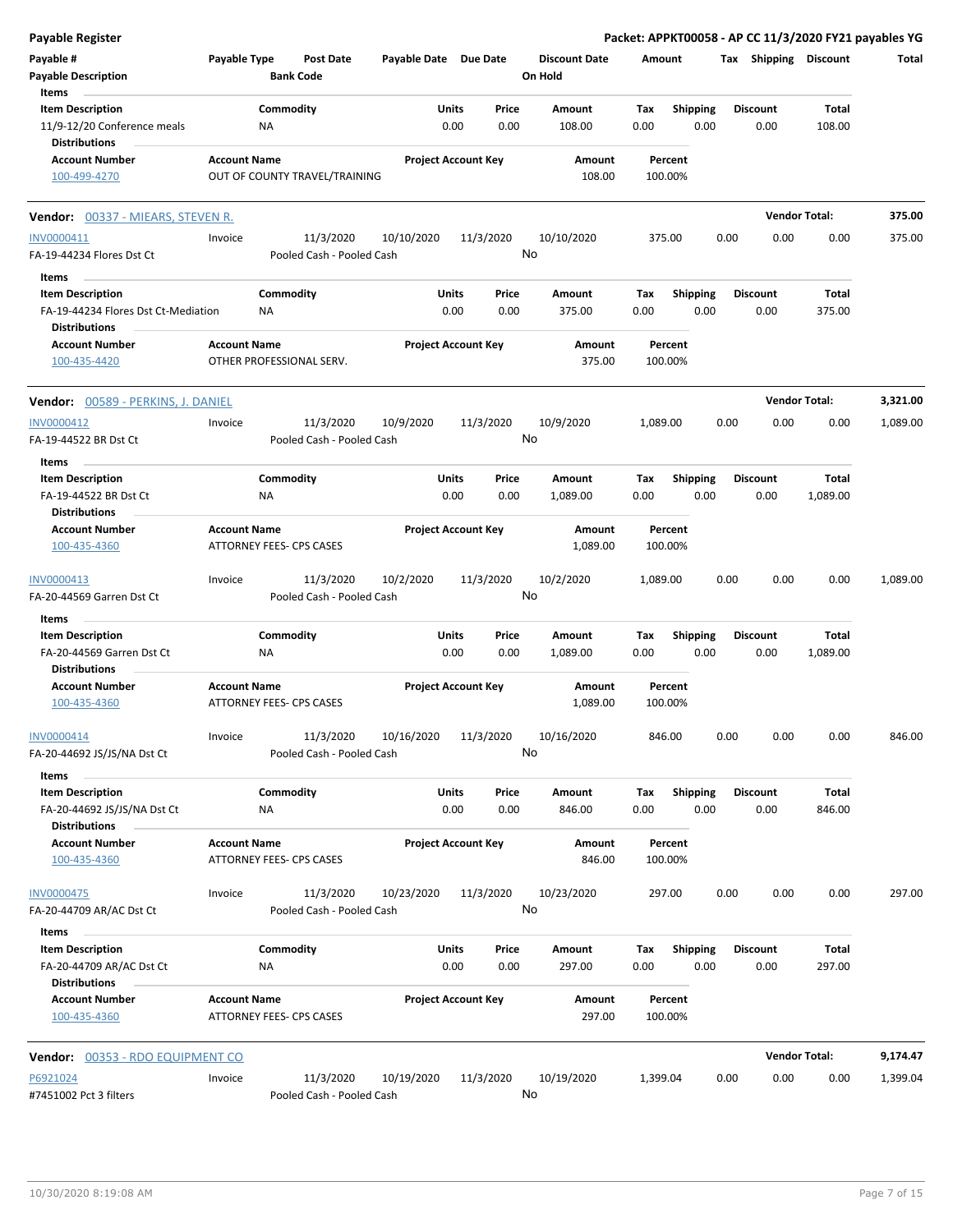| <b>Payable Register</b>                                                                   |                                                       |                                        |                       |                                |                                 |                    |                         |      |                         | Packet: APPKT00058 - AP CC 11/3/2020 FY21 payables YG |          |
|-------------------------------------------------------------------------------------------|-------------------------------------------------------|----------------------------------------|-----------------------|--------------------------------|---------------------------------|--------------------|-------------------------|------|-------------------------|-------------------------------------------------------|----------|
| Payable #<br><b>Payable Description</b>                                                   | Payable Type                                          | <b>Post Date</b><br><b>Bank Code</b>   | Payable Date Due Date |                                | <b>Discount Date</b><br>On Hold | Amount             |                         |      | Tax Shipping Discount   |                                                       | Total    |
| Items<br><b>Item Description</b><br>#7451002 Pct 3 filters                                | <b>NA</b>                                             | Commodity                              |                       | Units<br>Price<br>0.00<br>0.00 | Amount<br>1,399.04              | Tax<br>0.00        | <b>Shipping</b><br>0.00 |      | <b>Discount</b><br>0.00 | Total<br>1,399.04                                     |          |
| <b>Distributions</b><br><b>Account Number</b>                                             | <b>Account Name</b>                                   |                                        |                       | <b>Project Account Key</b>     | Amount                          | Percent            |                         |      |                         |                                                       |          |
| 230-623-4580                                                                              | <b>R&amp;M MACHINERY PARTS</b>                        |                                        |                       |                                | 1,399.04                        | 100.00%            |                         |      |                         |                                                       |          |
| W7436924<br>#7451001 Pct 2 Tractor 5065 repair                                            | Invoice                                               | 11/3/2020<br>Pooled Cash - Pooled Cash | 10/20/2020            | 11/3/2020                      | 10/20/2020<br>No                | 3,677.52           |                         | 0.00 | 0.00                    | 0.00                                                  | 3,677.52 |
| Items                                                                                     |                                                       |                                        |                       |                                |                                 |                    |                         |      |                         |                                                       |          |
| <b>Item Description</b><br>#7451001 Pct 2 Tractor 5065 repair<br><b>Distributions</b>     | <b>NA</b>                                             | Commodity                              | Units                 | Price<br>0.00<br>0.00          | Amount<br>3,677.52              | Tax<br>0.00        | <b>Shipping</b><br>0.00 |      | <b>Discount</b><br>0.00 | Total<br>3,677.52                                     |          |
| <b>Account Number</b>                                                                     | <b>Account Name</b>                                   |                                        |                       | <b>Project Account Key</b>     | Amount                          | Percent            |                         |      |                         |                                                       |          |
| 220-622-4580                                                                              | <b>R&amp;M MACHINERY PARTS</b>                        |                                        |                       |                                | 3,677.52                        | 100.00%            |                         |      |                         |                                                       |          |
| W7449324<br># 2039004 Pct 4 tractor 6415 repair                                           | Invoice                                               | 11/3/2020<br>Pooled Cash - Pooled Cash | 10/20/2020            | 11/3/2020                      | 10/20/2020<br>No                | 2,779.06           |                         | 0.00 | 0.00                    | 0.00                                                  | 2,779.06 |
| Items                                                                                     |                                                       |                                        |                       |                                |                                 |                    |                         |      |                         |                                                       |          |
| <b>Item Description</b><br>#2039004 Pct 4 tractor 6415 repair<br><b>Distributions</b>     | ΝA                                                    | Commodity                              |                       | Units<br>Price<br>0.00<br>0.00 | Amount<br>2,779.06              | Tax<br>0.00        | <b>Shipping</b><br>0.00 |      | <b>Discount</b><br>0.00 | Total<br>2,779.06                                     |          |
| <b>Account Number</b><br>240-624-4580                                                     | <b>Account Name</b><br><b>R&amp;M MACHINERY PARTS</b> |                                        |                       | <b>Project Account Key</b>     | Amount<br>2,779.06              | Percent<br>100.00% |                         |      |                         |                                                       |          |
| W7459224<br>#7451001 Pct 2 Motorgrader G930 repair                                        | Invoice                                               | 11/3/2020<br>Pooled Cash - Pooled Cash | 10/27/2020            | 11/3/2020                      | 10/27/2020<br>No                | 1,318.85           |                         | 0.00 | 0.00                    | 0.00                                                  | 1,318.85 |
| Items                                                                                     |                                                       |                                        |                       |                                |                                 |                    |                         |      |                         |                                                       |          |
| <b>Item Description</b><br>#7451001 Pct 2 Motorgrader G930 repair<br><b>Distributions</b> | ΝA                                                    | Commodity                              | Units                 | Price<br>0.00<br>0.00          | Amount<br>1,318.85              | Tax<br>0.00        | Shipping<br>0.00        |      | <b>Discount</b><br>0.00 | Total<br>1,318.85                                     |          |
| <b>Account Number</b><br>220-622-4580                                                     | <b>Account Name</b><br><b>R&amp;M MACHINERY PARTS</b> |                                        |                       | <b>Project Account Key</b>     | Amount<br>1,318.85              | Percent<br>100.00% |                         |      |                         |                                                       |          |
| Vendor: VEN02149 - Resolve Aggregates                                                     |                                                       |                                        |                       |                                |                                 |                    |                         |      |                         | <b>Vendor Total:</b>                                  | 1,278.45 |
| 11106848<br>Pct 1 Rock & Gravel                                                           | Invoice                                               | 11/3/2020<br>Pooled Cash - Pooled Cash | 10/20/2020            | 11/3/2020                      | 10/20/2020<br>No.               | 205.83             |                         | 0.00 | 0.00                    | 0.00                                                  | 205.83   |
| Items<br><b>Item Description</b><br>Pct 1 Rock & Gravel                                   | ΝA                                                    | Commodity                              |                       | Units<br>Price<br>0.00<br>0.00 | Amount<br>205.83                | Tax<br>0.00        | <b>Shipping</b><br>0.00 |      | <b>Discount</b><br>0.00 | <b>Total</b><br>205.83                                |          |
| <b>Distributions</b><br><b>Account Number</b><br>210-621-3410                             | <b>Account Name</b>                                   | R&B MAT. ROCK & GRAVEL                 |                       | <b>Project Account Key</b>     | Amount<br>205.83                | Percent<br>100.00% |                         |      |                         |                                                       |          |
| 11106880<br>Pct 1 Rock & Gravel                                                           | Invoice                                               | 11/3/2020<br>Pooled Cash - Pooled Cash | 10/21/2020            | 11/3/2020                      | 10/21/2020<br>No                | 645.48             |                         | 0.00 | 0.00                    | 0.00                                                  | 645.48   |
| Items                                                                                     |                                                       |                                        |                       |                                |                                 |                    |                         |      |                         |                                                       |          |
| <b>Item Description</b><br>Pct 1 Rock & Gravel<br><b>Distributions</b>                    | NA                                                    | Commodity                              |                       | Units<br>Price<br>0.00<br>0.00 | Amount<br>645.48                | Tax<br>0.00        | Shipping<br>0.00        |      | <b>Discount</b><br>0.00 | Total<br>645.48                                       |          |
| <b>Account Number</b><br>210-621-3410                                                     | <b>Account Name</b>                                   | R&B MAT. ROCK & GRAVEL                 |                       | <b>Project Account Key</b>     | Amount<br>645.48                | Percent<br>100.00% |                         |      |                         |                                                       |          |
| 11106907<br>Pct 1 Rock & Gravel                                                           | Invoice                                               | 11/3/2020<br>Pooled Cash - Pooled Cash | 10/22/2020            | 11/3/2020                      | 10/22/2020<br>No                | 427.14             |                         | 0.00 | 0.00                    | 0.00                                                  | 427.14   |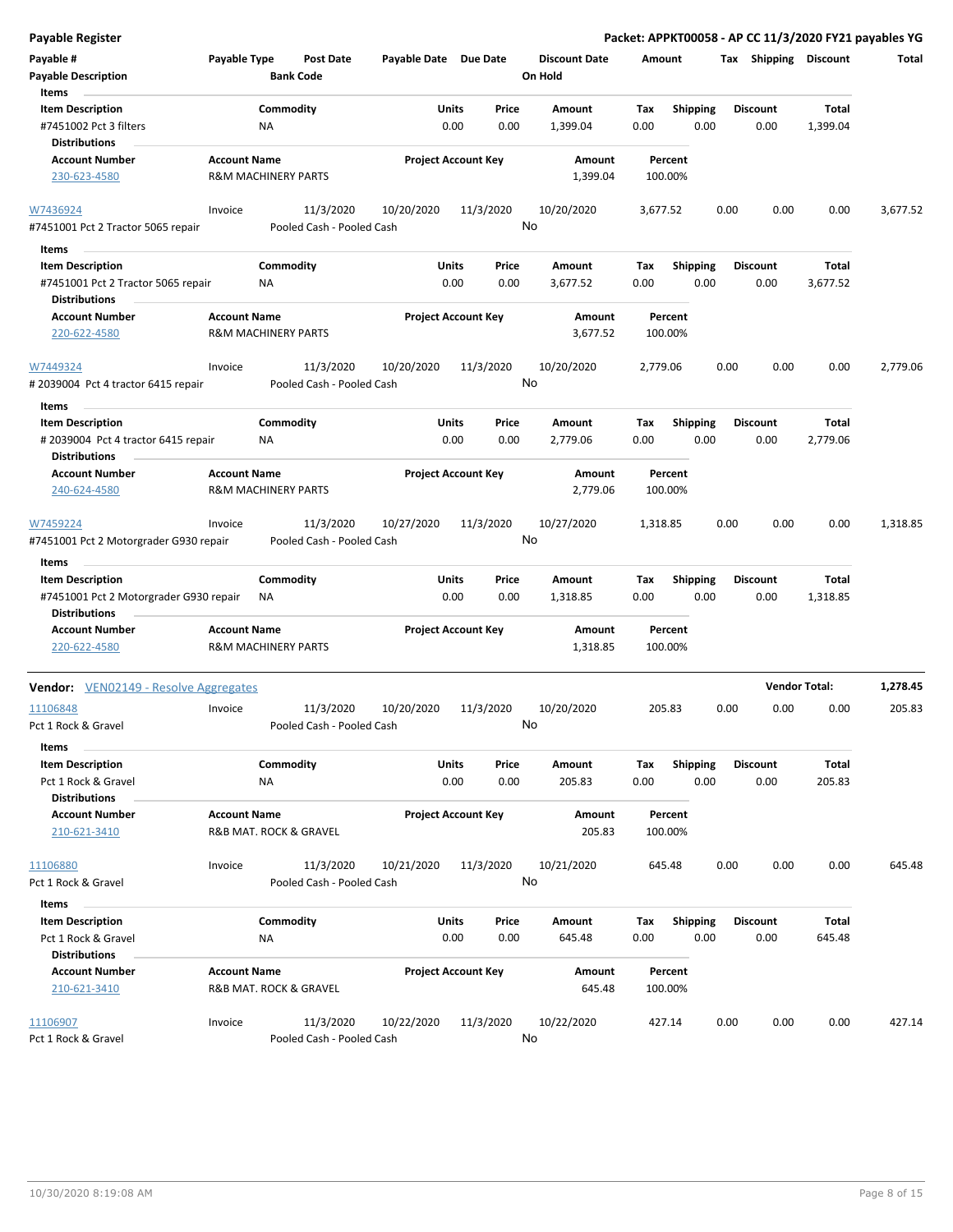| Payable Register                                  |                                                       |                                        |                            |              |           |                                 |          |                    |      |                       | Packet: APPKT00058 - AP CC 11/3/2020 FY21 payables YG |          |
|---------------------------------------------------|-------------------------------------------------------|----------------------------------------|----------------------------|--------------|-----------|---------------------------------|----------|--------------------|------|-----------------------|-------------------------------------------------------|----------|
| Payable #<br><b>Payable Description</b>           | Payable Type<br><b>Bank Code</b>                      | <b>Post Date</b>                       | Payable Date Due Date      |              |           | <b>Discount Date</b><br>On Hold | Amount   |                    |      | Tax Shipping Discount |                                                       | Total    |
| Items                                             |                                                       |                                        |                            |              |           |                                 |          |                    |      |                       |                                                       |          |
| <b>Item Description</b>                           | Commodity                                             |                                        |                            | <b>Units</b> | Price     | Amount                          | Tax      | <b>Shipping</b>    |      | <b>Discount</b>       | Total                                                 |          |
| Pct 1 Rock & Gravel                               | NA                                                    |                                        |                            | 0.00         | 0.00      | 427.14                          | 0.00     | 0.00               |      | 0.00                  | 427.14                                                |          |
| <b>Distributions</b>                              |                                                       |                                        |                            |              |           |                                 |          |                    |      |                       |                                                       |          |
| <b>Account Number</b>                             | <b>Account Name</b>                                   |                                        | <b>Project Account Key</b> |              |           | Amount                          |          | Percent            |      |                       |                                                       |          |
| 210-621-3410                                      | R&B MAT. ROCK & GRAVEL                                |                                        |                            |              |           | 427.14                          |          | 100.00%            |      |                       |                                                       |          |
| <b>Vendor: 00349 - SANITATION SOLUTIONS, INC.</b> |                                                       |                                        |                            |              |           |                                 |          |                    |      |                       | <b>Vendor Total:</b>                                  | 181.66   |
| 0AP00597<br>#194746 Pct 1 Oct 2020 trash          | Invoice                                               | 11/3/2020<br>Pooled Cash - Pooled Cash | 10/25/2020                 |              | 11/3/2020 | 10/25/2020<br>No                |          | 90.83              | 0.00 | 0.00                  | 0.00                                                  | 90.83    |
| Items                                             |                                                       |                                        |                            |              |           |                                 |          |                    |      |                       |                                                       |          |
| <b>Item Description</b>                           | Commodity                                             |                                        |                            | Units        | Price     | Amount                          | Tax      | <b>Shipping</b>    |      | <b>Discount</b>       | Total                                                 |          |
| #194746 Pct 1 Oct 2020 trash                      | ΝA                                                    |                                        |                            | 0.00         | 0.00      | 90.83                           | 0.00     | 0.00               |      | 0.00                  | 90.83                                                 |          |
| Distributions                                     |                                                       |                                        |                            |              |           |                                 |          |                    |      |                       |                                                       |          |
| <b>Account Number</b>                             | <b>Account Name</b>                                   |                                        | <b>Project Account Key</b> |              |           | Amount                          |          | Percent            |      |                       |                                                       |          |
| 210-621-4430                                      | <b>TRASH PICKUP</b>                                   |                                        |                            |              |           | 90.83                           |          | 100.00%            |      |                       |                                                       |          |
| 0AP00598                                          | Invoice                                               | 11/3/2020                              | 10/25/2020                 |              | 11/3/2020 | 10/25/2020                      |          | 90.83              | 0.00 | 0.00                  | 0.00                                                  | 90.83    |
| #194564 Pct 3 Oct 2020 trash                      |                                                       | Pooled Cash - Pooled Cash              |                            |              |           | No                              |          |                    |      |                       |                                                       |          |
| Items                                             |                                                       |                                        |                            |              |           |                                 |          |                    |      |                       |                                                       |          |
| <b>Item Description</b>                           | Commodity                                             |                                        |                            | Units        | Price     | Amount                          | Tax      | <b>Shipping</b>    |      | <b>Discount</b>       | Total                                                 |          |
| #194564 Pct 3 Oct 2020 trash                      | ΝA                                                    |                                        |                            | 0.00         | 0.00      | 90.83                           | 0.00     | 0.00               |      | 0.00                  | 90.83                                                 |          |
| <b>Distributions</b>                              |                                                       |                                        |                            |              |           |                                 |          |                    |      |                       |                                                       |          |
| <b>Account Number</b>                             | <b>Account Name</b>                                   |                                        | <b>Project Account Key</b> |              |           | Amount                          |          | Percent            |      |                       |                                                       |          |
| 230-623-4430                                      | <b>TRASH PICK-UP</b>                                  |                                        |                            |              |           | 90.83                           |          | 100.00%            |      |                       |                                                       |          |
| <b>Vendor: 00191 - SANSOM'S TRUCK PARTS</b>       |                                                       |                                        |                            |              |           |                                 |          |                    |      |                       | <b>Vendor Total:</b>                                  | 2,412.44 |
| 61647                                             | Invoice                                               | 11/3/2020                              | 10/6/2020                  |              | 11/3/2020 | 10/6/2020                       | 2,134.36 |                    | 0.00 | 0.00                  | 0.00                                                  | 2,134.36 |
| Volvo #309 repair                                 |                                                       | Pooled Cash - Pooled Cash              |                            |              |           | No                              |          |                    |      |                       |                                                       |          |
|                                                   |                                                       |                                        |                            |              |           |                                 |          |                    |      |                       |                                                       |          |
| Items                                             |                                                       |                                        |                            |              |           |                                 |          |                    |      |                       |                                                       |          |
| <b>Item Description</b>                           | Commodity                                             |                                        |                            | Units        | Price     | Amount                          | Tax      | <b>Shipping</b>    |      | <b>Discount</b>       | Total                                                 |          |
| Volvo #309 repair                                 | NA                                                    |                                        |                            | 0.00         | 0.00      | 2,134.36                        | 0.00     | 0.00               |      | 0.00                  | 2,134.36                                              |          |
| <b>Distributions</b>                              |                                                       |                                        |                            |              |           |                                 |          |                    |      |                       |                                                       |          |
| <b>Account Number</b>                             | <b>Account Name</b>                                   |                                        | <b>Project Account Key</b> |              |           | Amount                          |          | Percent            |      |                       |                                                       |          |
| 230-623-4580                                      | <b>R&amp;M MACHINERY PARTS</b>                        |                                        |                            |              |           | 2,134.36                        |          | 100.00%            |      |                       |                                                       |          |
| 61659                                             | Invoice                                               | 11/3/2020                              | 10/9/2020                  |              | 11/3/2020 | 10/9/2020                       |          | 278.08             | 0.00 | 0.00                  | 0.00                                                  | 278.08   |
| Ford Dump Truck #312 thermostat repair            |                                                       | Pooled Cash - Pooled Cash              |                            |              |           | No                              |          |                    |      |                       |                                                       |          |
| Items                                             |                                                       |                                        |                            |              |           |                                 |          |                    |      |                       |                                                       |          |
| <b>Item Description</b>                           | Commodity                                             |                                        |                            | Units        | Price     | Amount                          | Tax      | <b>Shipping</b>    |      | Discount              | Total                                                 |          |
| Ford Dump Truck #312 thermostat repair            | ΝA                                                    |                                        |                            | 0.00         | 0.00      | 278.08                          | 0.00     | 0.00               |      | 0.00                  | 278.08                                                |          |
| <b>Distributions</b>                              |                                                       |                                        |                            |              |           |                                 |          |                    |      |                       |                                                       |          |
| <b>Account Number</b><br>230-623-4580             | <b>Account Name</b><br><b>R&amp;M MACHINERY PARTS</b> |                                        | <b>Project Account Key</b> |              |           | Amount<br>278.08                |          | Percent<br>100.00% |      |                       |                                                       |          |
| Vendor: 00801 - SOLOMON, AMANDA                   |                                                       |                                        |                            |              |           |                                 |          |                    |      |                       | <b>Vendor Total:</b>                                  | 1,900.00 |
| INV0000415                                        |                                                       |                                        |                            |              |           |                                 |          | 332.50             | 0.00 | 0.00                  | 0.00                                                  | 332.50   |
| FA-20-44571 CC Dst Ct                             | Invoice                                               | 11/3/2020<br>Pooled Cash - Pooled Cash | 10/2/2020                  |              | 11/3/2020 | 10/2/2020<br>No                 |          |                    |      |                       |                                                       |          |
|                                                   |                                                       |                                        |                            |              |           |                                 |          |                    |      |                       |                                                       |          |
| Items                                             |                                                       |                                        |                            |              |           |                                 |          |                    |      |                       |                                                       |          |
| <b>Item Description</b>                           | Commodity                                             |                                        |                            | Units        | Price     | Amount                          | Tax      | <b>Shipping</b>    |      | Discount              | Total                                                 |          |
| FA-20-44571 CC Dst Ct                             | NA                                                    |                                        |                            | 0.00         | 0.00      | 332.50                          | 0.00     | 0.00               |      | 0.00                  | 332.50                                                |          |
| Distributions                                     |                                                       |                                        |                            |              |           |                                 |          |                    |      |                       |                                                       |          |
| <b>Account Number</b>                             | <b>Account Name</b>                                   |                                        | <b>Project Account Key</b> |              |           | Amount                          |          | Percent            |      |                       |                                                       |          |
| 100-435-4360                                      | ATTORNEY FEES- CPS CASES                              |                                        |                            |              |           | 332.50                          |          | 100.00%            |      |                       |                                                       |          |
|                                                   |                                                       |                                        |                            |              |           |                                 |          |                    |      |                       |                                                       |          |
| <b>INV0000416</b>                                 | Invoice                                               | 11/3/2020                              | 10/7/2020                  |              | 11/3/2020 | 10/7/2020                       |          | 209.00             | 0.00 | 0.00                  | 0.00                                                  | 209.00   |
| FA-20-44800 Walker Dst Ct                         |                                                       | Pooled Cash - Pooled Cash              |                            |              |           | No                              |          |                    |      |                       |                                                       |          |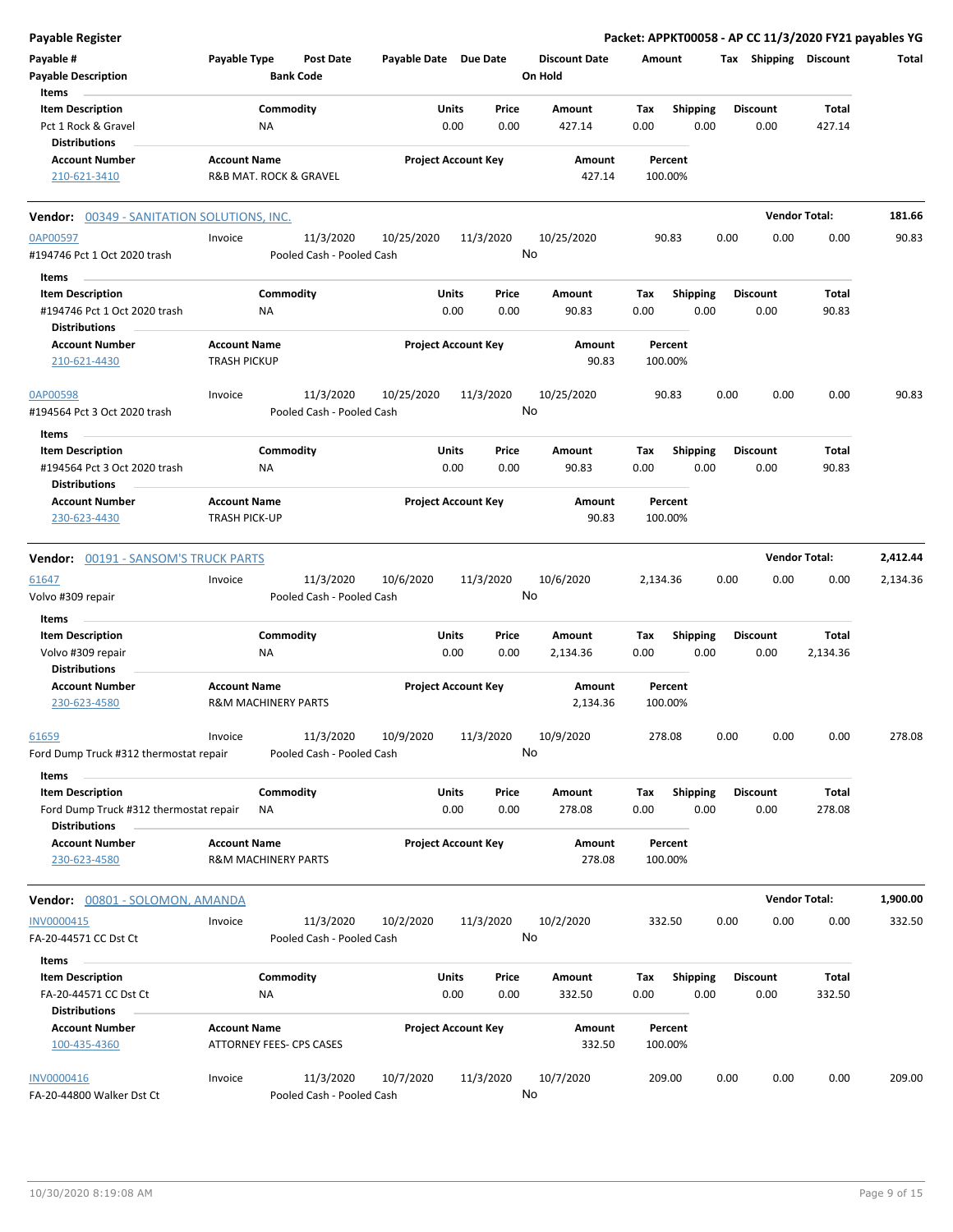| Payable #<br><b>Payable Description</b><br>Items                                             | Payable Type                                    | Post Date<br><b>Bank Code</b>          | Payable Date Due Date |                                | <b>Discount Date</b><br>On Hold | Amount             |                         | Tax             | <b>Shipping</b> | <b>Discount</b>          | Total    |
|----------------------------------------------------------------------------------------------|-------------------------------------------------|----------------------------------------|-----------------------|--------------------------------|---------------------------------|--------------------|-------------------------|-----------------|-----------------|--------------------------|----------|
| <b>Item Description</b><br>FA-20-44800 Walker Dst Ct<br><b>Distributions</b>                 | ΝA                                              | Commodity                              | Units                 | Price<br>0.00<br>0.00          | Amount<br>209.00                | Tax<br>0.00        | <b>Shipping</b><br>0.00 | <b>Discount</b> | 0.00            | Total<br>209.00          |          |
| <b>Account Number</b><br>100-435-4360                                                        | <b>Account Name</b><br>ATTORNEY FEES- CPS CASES |                                        |                       | <b>Project Account Key</b>     | Amount<br>209.00                | Percent<br>100.00% |                         |                 |                 |                          |          |
| INV0000417<br>FA-19-44512 Turner Dst Ct                                                      | Invoice                                         | 11/3/2020<br>Pooled Cash - Pooled Cash | 10/2/2020             | 11/3/2020                      | 10/2/2020<br>No                 | 1,064.00           |                         | 0.00            | 0.00            | 0.00                     | 1,064.00 |
| Items<br><b>Item Description</b><br>FA-19-44512 Turner Dst Ct<br><b>Distributions</b>        | ΝA                                              | Commodity                              |                       | Units<br>Price<br>0.00<br>0.00 | Amount<br>1,064.00              | Tax<br>0.00        | <b>Shipping</b><br>0.00 | <b>Discount</b> | 0.00            | Total<br>1,064.00        |          |
| <b>Account Number</b><br>100-435-4360                                                        | <b>Account Name</b><br>ATTORNEY FEES- CPS CASES |                                        |                       | <b>Project Account Key</b>     | Amount<br>1,064.00              | Percent<br>100.00% |                         |                 |                 |                          |          |
| INV0000418<br>FA-20-44740 Reynolds Dst Ct                                                    | Invoice                                         | 11/3/2020<br>Pooled Cash - Pooled Cash | 10/8/2020             | 11/3/2020                      | 10/8/2020<br>No                 | 294.50             |                         | 0.00            | 0.00            | 0.00                     | 294.50   |
| Items<br><b>Item Description</b><br>FA-20-44740 Reynolds Dst Ct<br><b>Distributions</b>      | ΝA                                              | Commodity                              |                       | Units<br>Price<br>0.00<br>0.00 | Amount<br>294.50                | Tax<br>0.00        | <b>Shipping</b><br>0.00 | <b>Discount</b> | 0.00            | Total<br>294.50          |          |
| <b>Account Number</b><br>100-435-4360                                                        | <b>Account Name</b><br>ATTORNEY FEES- CPS CASES |                                        |                       | <b>Project Account Key</b>     | Amount<br>294.50                | Percent<br>100.00% |                         |                 |                 |                          |          |
| <b>Vendor:</b> 00018 - SOUTHWEST FANNIN S.U.D.                                               |                                                 |                                        |                       |                                |                                 |                    |                         |                 |                 | <b>Vendor Total:</b>     | 16.98    |
| INV0000419<br>Pct 1 water 9/14-10/13/20                                                      | Invoice                                         | 11/3/2020<br>Pooled Cash - Pooled Cash | 10/22/2020            | 11/3/2020                      | 10/22/2020<br>No                | 16.98              |                         | 0.00            | 0.00            | 0.00                     | 16.98    |
| Items<br><b>Item Description</b>                                                             |                                                 | Commodity                              |                       | Units<br>Price                 | Amount                          | Тах                | <b>Shipping</b>         | <b>Discount</b> |                 | Total                    |          |
| Pct 1 water 9/14-10/13/20<br><b>Distributions</b>                                            | ΝA                                              |                                        |                       | 0.00<br>0.00                   | 16.98                           | 0.00               | 0.00                    |                 | 0.00            | 16.98                    |          |
| <b>Account Number</b><br>210-621-4420                                                        | <b>Account Name</b><br>UTILITY WATER            |                                        |                       | <b>Project Account Key</b>     | Amount<br>16.98                 | Percent<br>100.00% |                         |                 |                 |                          |          |
| <b>Vendor:</b> 00465 - SPRINT                                                                |                                                 |                                        |                       |                                |                                 |                    |                         |                 |                 | <b>Vendor Total:</b>     | 149.08   |
| 700059508-029<br>Sheriff internet 9/17-10/16/2020                                            | Invoice                                         | 11/3/2020<br>Pooled Cash - Pooled Cash | 10/20/2020            | 11/3/2020                      | 10/20/2020<br>No                | 149.08             |                         | 0.00            | 0.00            | 0.00                     | 149.08   |
| Items<br><b>Item Description</b><br>Sheriff internet 9/17-10/16/2020<br><b>Distributions</b> | ΝA                                              | Commodity                              |                       | Units<br>Price<br>0.00<br>0.00 | Amount<br>149.08                | Tax<br>0.00        | <b>Shipping</b><br>0.00 | Discount        | 0.00            | Total<br>149.08          |          |
| <b>Account Number</b><br>100-560-4210                                                        | <b>Account Name</b><br><b>INTERNET SERVICE</b>  |                                        |                       | <b>Project Account Key</b>     | Amount<br>149.08                | Percent<br>100.00% |                         |                 |                 |                          |          |
| <b>Vendor:</b> 00520 - SUNBELT RENTALS, INC                                                  |                                                 |                                        |                       |                                |                                 |                    |                         |                 |                 | <b>Vendor Total:</b>     | 5,696.88 |
| 101551640-0006<br>Forklift rental 10/6-11/2-2020                                             | Invoice                                         | 11/3/2020<br>Pooled Cash - Pooled Cash | 10/15/2020            | 11/3/2020                      | 10/15/2020<br>No                | 2,849.84           |                         | 0.00            | 0.00            | 0.00                     | 2,849.84 |
| Items<br><b>Item Description</b><br>Forklift rental 10/6-11/2-2020<br><b>Distributions</b>   | ΝA                                              | Commodity                              |                       | Units<br>Price<br>0.00<br>0.00 | Amount<br>2,849.84              | Tax<br>0.00        | <b>Shipping</b><br>0.00 | <b>Discount</b> | 0.00            | <b>Total</b><br>2,849.84 |          |
| <b>Account Number</b><br>680-668-1650                                                        | <b>Account Name</b><br>CONSTRUCTION             |                                        |                       | <b>Project Account Key</b>     | Amount<br>2,849.84              | Percent<br>100.00% |                         |                 |                 |                          |          |
| 96597644-0021<br>Forklift rental 10/7-11/2/20                                                | Invoice                                         | 11/3/2020<br>Pooled Cash - Pooled Cash | 10/17/2020            | 11/3/2020                      | 10/17/2020<br>No                | 2,847.04           |                         | 0.00            | 0.00            | 0.00                     | 2,847.04 |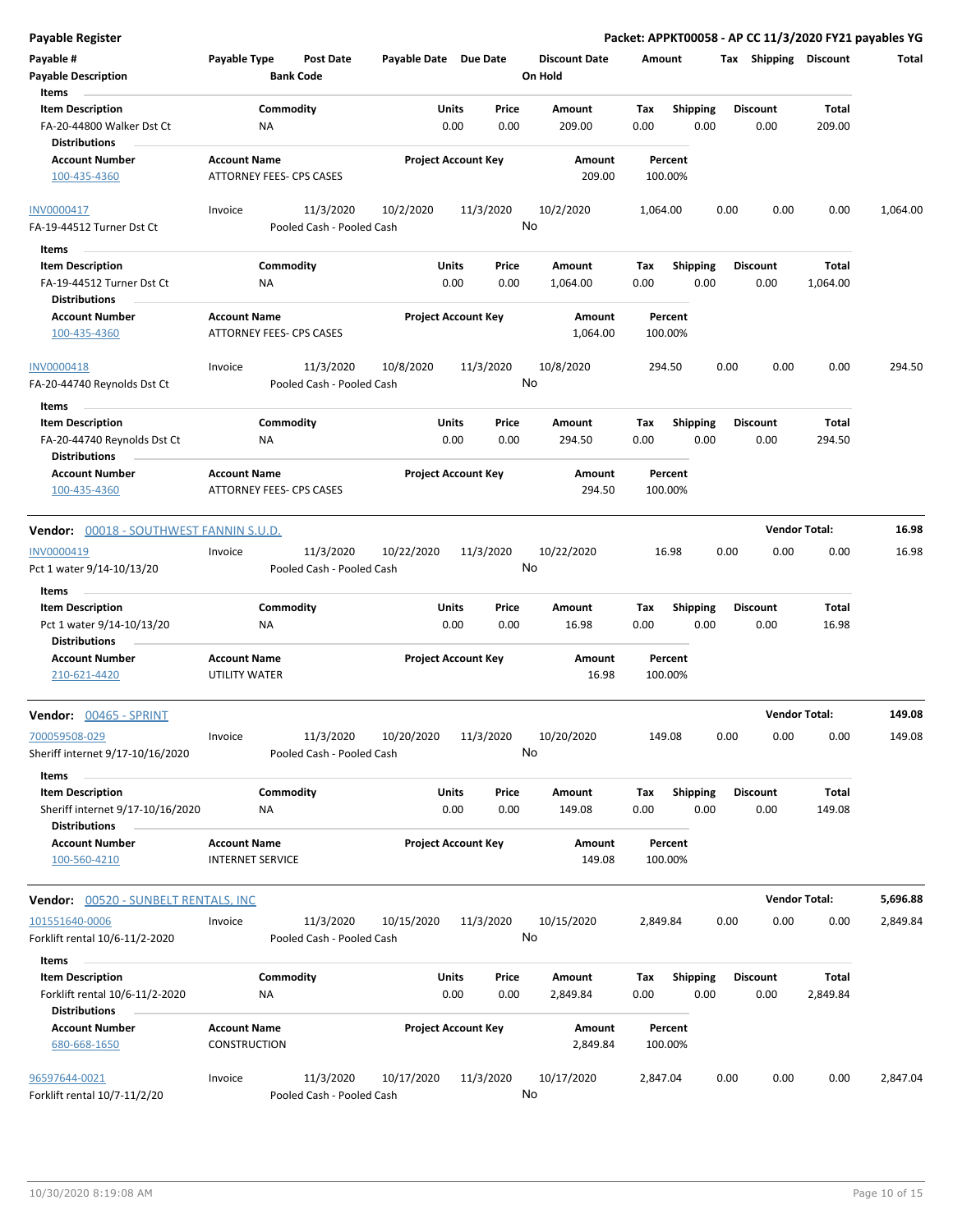| Payable Register                                                                               |                                                      |                                        |                       |                            |                                 |                    |                         |                 |      |                        | Packet: APPKT00058 - AP CC 11/3/2020 FY21 payables YG |
|------------------------------------------------------------------------------------------------|------------------------------------------------------|----------------------------------------|-----------------------|----------------------------|---------------------------------|--------------------|-------------------------|-----------------|------|------------------------|-------------------------------------------------------|
| Payable #<br><b>Payable Description</b>                                                        | Payable Type                                         | <b>Post Date</b><br><b>Bank Code</b>   | Payable Date Due Date |                            | <b>Discount Date</b><br>On Hold | Amount             |                         |                 |      | Tax Shipping Discount  | Total                                                 |
| Items<br><b>Item Description</b>                                                               |                                                      | Commodity                              | Units                 | Price                      | Amount                          | Tax                | <b>Shipping</b>         | <b>Discount</b> |      | <b>Total</b>           |                                                       |
| Forklift rental 10/7-11/2/20<br><b>Distributions</b>                                           | NA                                                   |                                        |                       | 0.00<br>0.00               | 2,847.04                        | 0.00               | 0.00                    |                 | 0.00 | 2,847.04               |                                                       |
| <b>Account Number</b>                                                                          | <b>Account Name</b>                                  |                                        |                       | <b>Project Account Key</b> | Amount                          | Percent            |                         |                 |      |                        |                                                       |
| 680-668-1650                                                                                   | CONSTRUCTION                                         |                                        |                       |                            | 2,847.04                        | 100.00%            |                         |                 |      |                        |                                                       |
| Vendor: 00265 - TEXHOMA LIMESTONE, INC.                                                        |                                                      |                                        |                       |                            |                                 |                    |                         |                 |      | <b>Vendor Total:</b>   | 1,649.65                                              |
| 8115<br>10/1/20 Rock & Gravel-hauling Pct 2                                                    | Invoice                                              | 11/3/2020<br>Pooled Cash - Pooled Cash | 10/5/2020             | 11/3/2020                  | 10/5/2020<br>No                 | 299.72             |                         | 0.00            | 0.00 | 0.00                   | 299.72                                                |
| Items                                                                                          |                                                      |                                        |                       |                            |                                 |                    |                         |                 |      |                        |                                                       |
| <b>Item Description</b><br>10/1/20 Rock & Gravel-hauling Pct 2<br><b>Distributions</b>         | ΝA                                                   | Commodity                              | Units                 | Price<br>0.00<br>0.00      | Amount<br>299.72                | Tax<br>0.00        | <b>Shipping</b><br>0.00 | <b>Discount</b> | 0.00 | <b>Total</b><br>299.72 |                                                       |
| <b>Account Number</b>                                                                          | <b>Account Name</b>                                  |                                        |                       | <b>Project Account Key</b> | Amount                          | Percent            |                         |                 |      |                        |                                                       |
| 220-622-3410                                                                                   | R&B MAT. ROCK & GRAVEL                               |                                        |                       |                            | 299.72                          | 100.00%            |                         |                 |      |                        |                                                       |
| 8140                                                                                           | Invoice                                              | 11/3/2020                              | 10/19/2020            | 11/3/2020                  | 10/19/2020                      | 1,349.93           |                         | 0.00            | 0.00 | 0.00                   | 1,349.93                                              |
| 10/12-17/20 Rock & Gravel-hauling Pct 1                                                        |                                                      | Pooled Cash - Pooled Cash              |                       |                            | No                              |                    |                         |                 |      |                        |                                                       |
| Items<br><b>Item Description</b>                                                               |                                                      | Commodity                              | Units                 | Price                      | Amount                          | Tax                | Shipping                | <b>Discount</b> |      | Total                  |                                                       |
| 10/12-17/20 Rock & Gravel-hauling Pct 1<br><b>Distributions</b>                                | ΝA                                                   |                                        |                       | 0.00<br>0.00               | 1,349.93                        | 0.00               | 0.00                    |                 | 0.00 | 1,349.93               |                                                       |
| <b>Account Number</b><br>210-621-3410                                                          | <b>Account Name</b><br>R&B MAT. ROCK & GRAVEL        |                                        |                       | <b>Project Account Key</b> | Amount<br>1,349.93              | Percent<br>100.00% |                         |                 |      |                        |                                                       |
| <b>Vendor:</b> 00268 - TEXOMA AREA PARATRANSIT SYSTEMS INC                                     |                                                      |                                        |                       |                            |                                 |                    |                         |                 |      | <b>Vendor Total:</b>   | 5,000.00                                              |
| 9332<br>FY21 annual allotment                                                                  | Invoice                                              | 11/3/2020<br>Pooled Cash - Pooled Cash | 10/1/2020             | 11/3/2020                  | 10/1/2020<br>No                 | 5,000.00           |                         | 0.00            | 0.00 | 0.00                   | 5,000.00                                              |
| Items                                                                                          |                                                      |                                        |                       |                            |                                 |                    |                         |                 |      |                        |                                                       |
| <b>Item Description</b><br>FY21 annual allotment                                               | NA                                                   | Commodity                              | Units                 | Price<br>0.00<br>0.00      | Amount<br>5,000.00              | Tax<br>0.00        | Shipping<br>0.00        | <b>Discount</b> | 0.00 | Total<br>5,000.00      |                                                       |
| <b>Distributions</b>                                                                           |                                                      |                                        |                       |                            |                                 |                    |                         |                 |      |                        |                                                       |
| <b>Account Number</b><br>100-640-4150                                                          | <b>Account Name</b><br><b>TAPS PUBLIC TRANSIT</b>    |                                        |                       | <b>Project Account Key</b> | Amount<br>5,000.00              | Percent<br>100.00% |                         |                 |      |                        |                                                       |
| <b>Vendor: 00627 - THE FANNIN COUNTY LEADER</b>                                                |                                                      |                                        |                       |                            |                                 |                    |                         |                 |      | <b>Vendor Total:</b>   | 638.59                                                |
| INV0000497<br>Bids/Notices-Employment/Office furniture/Ele Pooled Cash - Pooled Cash           | Invoice                                              | 11/3/2020                              | 10/31/2020            | 11/3/2020                  | 10/31/2020<br>No                | 638.59             |                         | 0.00            | 0.00 | 0.00                   | 638.59                                                |
| Items                                                                                          |                                                      |                                        |                       |                            |                                 |                    |                         |                 |      |                        |                                                       |
| <b>Item Description</b><br>Bids/Notices-Employment/Office furniture NA<br><b>Distributions</b> |                                                      | Commodity                              | Units                 | Price<br>0.00<br>0.00      | Amount<br>638.59                | Tax<br>0.00        | <b>Shipping</b><br>0.00 | <b>Discount</b> | 0.00 | Total<br>638.59        |                                                       |
| <b>Account Number</b>                                                                          | <b>Account Name</b>                                  |                                        |                       | <b>Project Account Key</b> | Amount                          | Percent            |                         |                 |      |                        |                                                       |
| 100-409-4300<br>100-404-4300                                                                   | <b>BIDS &amp; NOTICES</b><br><b>BIDS AND NOTICES</b> |                                        |                       |                            | 211.90<br>426.69                | 33.18%<br>66.82%   |                         |                 |      |                        |                                                       |
| <b>Vendor:</b> 00578 - TRIANGLE PLASTERING, LTD                                                |                                                      |                                        |                       |                            |                                 |                    |                         |                 |      | <b>Vendor Total:</b>   | 56,036.08                                             |
| 41011                                                                                          | Invoice                                              | 11/3/2020                              | 10/31/2020            | 11/3/2020                  | 10/31/2020                      | 56,036.08          |                         | 0.00            | 0.00 | 0.00                   | 56,036.08                                             |
| <b>CH Construction</b>                                                                         |                                                      | Pooled Cash - Pooled Cash              |                       |                            | No                              |                    |                         |                 |      |                        |                                                       |
| Items                                                                                          |                                                      |                                        |                       |                            |                                 |                    |                         |                 |      |                        |                                                       |
| <b>Item Description</b>                                                                        |                                                      | Commodity                              | Units                 | Price                      | Amount                          | Tax                | <b>Shipping</b>         | <b>Discount</b> |      | <b>Total</b>           |                                                       |
| <b>CH Construction</b>                                                                         | ΝA                                                   |                                        |                       | 0.00<br>0.00               | 56,036.08                       | 0.00               | 0.00                    |                 | 0.00 | 56,036.08              |                                                       |
| <b>Distributions</b>                                                                           |                                                      |                                        |                       |                            |                                 |                    |                         |                 |      |                        |                                                       |
| <b>Account Number</b><br>680-668-1650                                                          | <b>Account Name</b><br>CONSTRUCTION                  |                                        |                       | <b>Project Account Key</b> | Amount<br>56,036.08             | Percent<br>100.00% |                         |                 |      |                        |                                                       |
| Vendor: 00310 - TYLER TECHNOLOGIES, INC.                                                       |                                                      |                                        |                       |                            |                                 |                    |                         |                 |      | <b>Vendor Total:</b>   | 68,233.97                                             |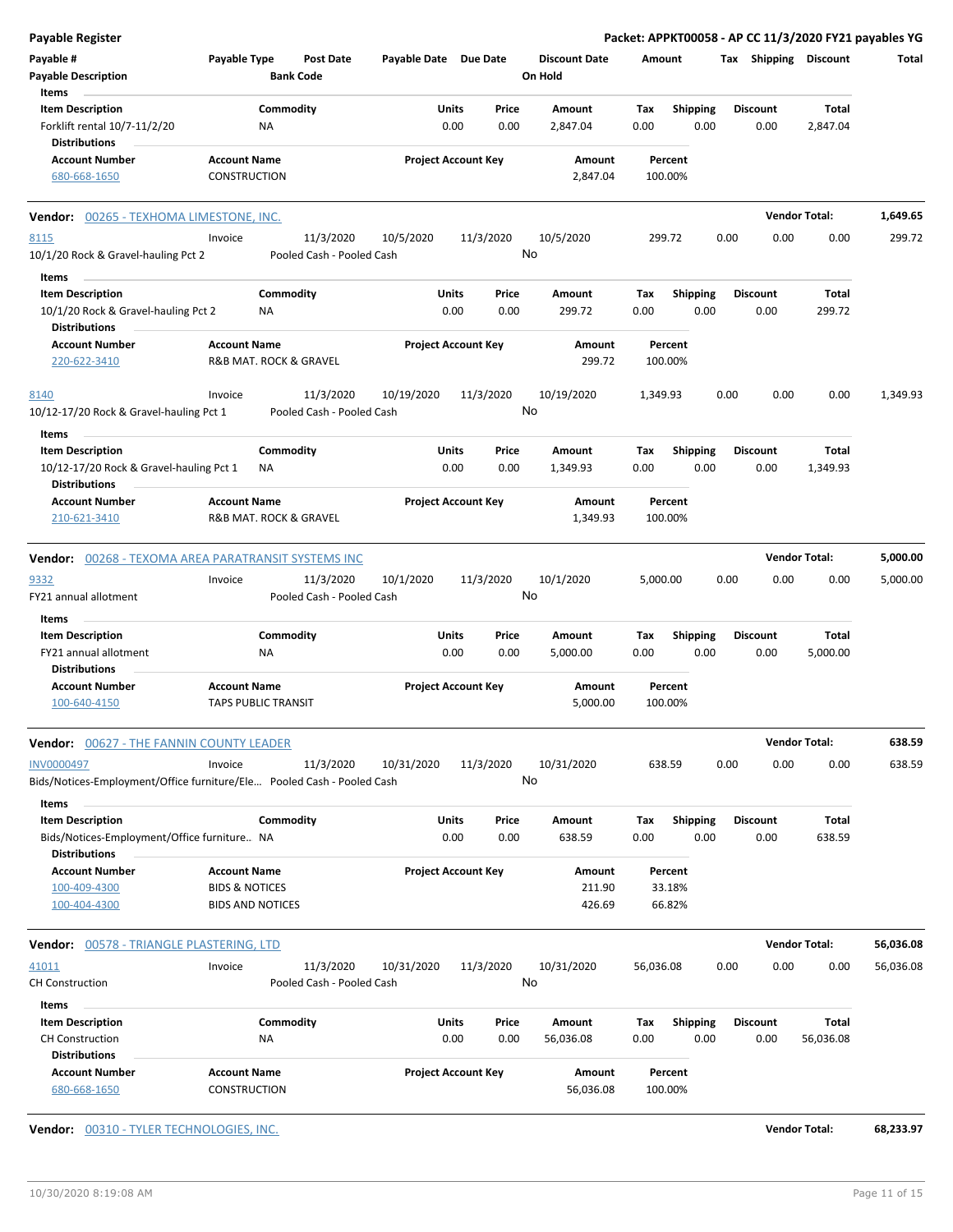| <b>Payable Register</b>                                    |                                            |                                        |                       |                            |                                 |                    |                 | Packet: APPKT00058 - AP CC 11/3/2020 FY21 payables YG |                      |              |
|------------------------------------------------------------|--------------------------------------------|----------------------------------------|-----------------------|----------------------------|---------------------------------|--------------------|-----------------|-------------------------------------------------------|----------------------|--------------|
| Payable #<br><b>Payable Description</b>                    | Payable Type                               | <b>Post Date</b><br><b>Bank Code</b>   | Payable Date Due Date |                            | <b>Discount Date</b><br>On Hold | Amount             |                 | Tax Shipping Discount                                 |                      | <b>Total</b> |
| 020-26444<br>10/1-12/31/2020 Hosting Odyssey, Judge, Jail  | Invoice                                    | 11/3/2020<br>Pooled Cash - Pooled Cash | 10/1/2020             | 11/3/2020                  | 10/1/2020<br>No                 | 39,578.97          |                 | 0.00<br>0.00                                          | 0.00                 | 39,578.97    |
| <b>Items</b>                                               |                                            |                                        |                       |                            |                                 |                    |                 |                                                       |                      |              |
| <b>Item Description</b>                                    |                                            | Commodity                              | Units                 | Price                      | Amount                          | Tax                | <b>Shipping</b> | <b>Discount</b>                                       | Total                |              |
| 10/1-12/31/2020 Hosting Odyssey, Judge,  NA                |                                            |                                        | 0.00                  | 0.00                       | 39,578.97                       | 0.00               | 0.00            | 0.00                                                  | 39,578.97            |              |
| <b>Distributions</b><br><b>Account Number</b>              | <b>Account Name</b>                        |                                        |                       | <b>Project Account Key</b> | Amount                          | Percent            |                 |                                                       |                      |              |
| 100-510-4530                                               |                                            | <b>COMPUTER SOFTWARE</b>               |                       |                            | 39,066.47                       | 98.71%             |                 |                                                       |                      |              |
| 100-435-4530                                               |                                            | <b>COMPUTER SOFTWARE</b>               |                       |                            | 512.50                          |                    | 1.29%           |                                                       |                      |              |
| 025-311949                                                 | Invoice                                    | 11/3/2020                              | 10/10/2020            | 11/3/2020                  | 10/10/2020                      | 28,655.00          |                 | 0.00<br>0.00                                          | 0.00                 | 28,655.00    |
| Financial Yr 2 10/1/2020-9/30/2021                         |                                            | Pooled Cash - Pooled Cash              |                       |                            | No                              |                    |                 |                                                       |                      |              |
| Items                                                      |                                            |                                        |                       |                            |                                 |                    |                 |                                                       |                      |              |
| <b>Item Description</b>                                    |                                            | Commodity                              | Units                 | Price                      | Amount                          | Tax                | <b>Shipping</b> | <b>Discount</b>                                       | <b>Total</b>         |              |
| Financial Yr 2 10/1/2020-9/30/2021<br><b>Distributions</b> |                                            | <b>NA</b>                              | 0.00                  | 0.00                       | 28,655.00                       | 0.00               | 0.00            | 0.00                                                  | 28,655.00            |              |
| <b>Account Number</b>                                      | <b>Account Name</b>                        |                                        |                       | <b>Project Account Key</b> | Amount                          | Percent            |                 |                                                       |                      |              |
| 100-510-4530                                               |                                            | <b>COMPUTER SOFTWARE</b>               |                       |                            | 28,655.00                       | 100.00%            |                 |                                                       |                      |              |
| Vendor: 00521 - UPRIGHT INDUSTRIAL GROUP, INC              |                                            |                                        |                       |                            |                                 |                    |                 |                                                       | <b>Vendor Total:</b> | 2,450.00     |
| 3025                                                       | Invoice                                    | 11/3/2020                              | 10/22/2020            | 11/3/2020                  | 10/22/2020                      | 2,450.00           |                 | 0.00<br>0.00                                          | 0.00                 | 2,450.00     |
| Scaffolding rent 9/17-10/14/20                             |                                            | Pooled Cash - Pooled Cash              |                       |                            | No                              |                    |                 |                                                       |                      |              |
| Items                                                      |                                            |                                        |                       |                            |                                 |                    |                 |                                                       |                      |              |
| <b>Item Description</b>                                    |                                            | Commodity                              | Units                 | Price                      | Amount                          | Tax                | <b>Shipping</b> | <b>Discount</b>                                       | <b>Total</b>         |              |
| Scaffolding rent 9/17-10/14/20<br><b>Distributions</b>     |                                            | <b>NA</b>                              | 0.00                  | 0.00                       | 2,450.00                        | 0.00               | 0.00            | 0.00                                                  | 2,450.00             |              |
| <b>Account Number</b><br>680-668-1650                      | <b>Account Name</b><br><b>CONSTRUCTION</b> |                                        |                       | <b>Project Account Key</b> | Amount<br>2,450.00              | Percent<br>100.00% |                 |                                                       |                      |              |
| Vendor: VEN02147 - Young, Gail                             |                                            |                                        |                       |                            |                                 |                    |                 |                                                       | <b>Vendor Total:</b> | 298.90       |
| <b>INV0000435</b>                                          | Invoice                                    | 11/3/2020                              | 10/28/2020            | 11/3/2020                  | 10/28/2020                      | 298.90             |                 | 0.00<br>0.00                                          | 0.00                 | 298.90       |
| 11/9-12/20 Conference miles/meals                          |                                            | Pooled Cash - Pooled Cash              |                       |                            | No                              |                    |                 |                                                       |                      |              |
| Items                                                      |                                            |                                        |                       |                            |                                 |                    |                 |                                                       |                      |              |
| <b>Item Description</b>                                    |                                            | Commodity                              | Units                 | Price                      | Amount                          | Tax                | <b>Shipping</b> | <b>Discount</b>                                       | Total                |              |
| 11/9-12/20 Conference miles/meals<br><b>Distributions</b>  |                                            | <b>NA</b>                              | 0.00                  | 0.00                       | 298.90                          | 0.00               | 0.00            | 0.00                                                  | 298.90               |              |
| <b>Account Number</b>                                      | <b>Account Name</b>                        |                                        |                       | <b>Project Account Key</b> | Amount                          | Percent            |                 |                                                       |                      |              |
| 100-499-4270                                               |                                            | OUT OF COUNTY TRAVEL/TRAINING          |                       |                            | 298.90                          | 100.00%            |                 |                                                       |                      |              |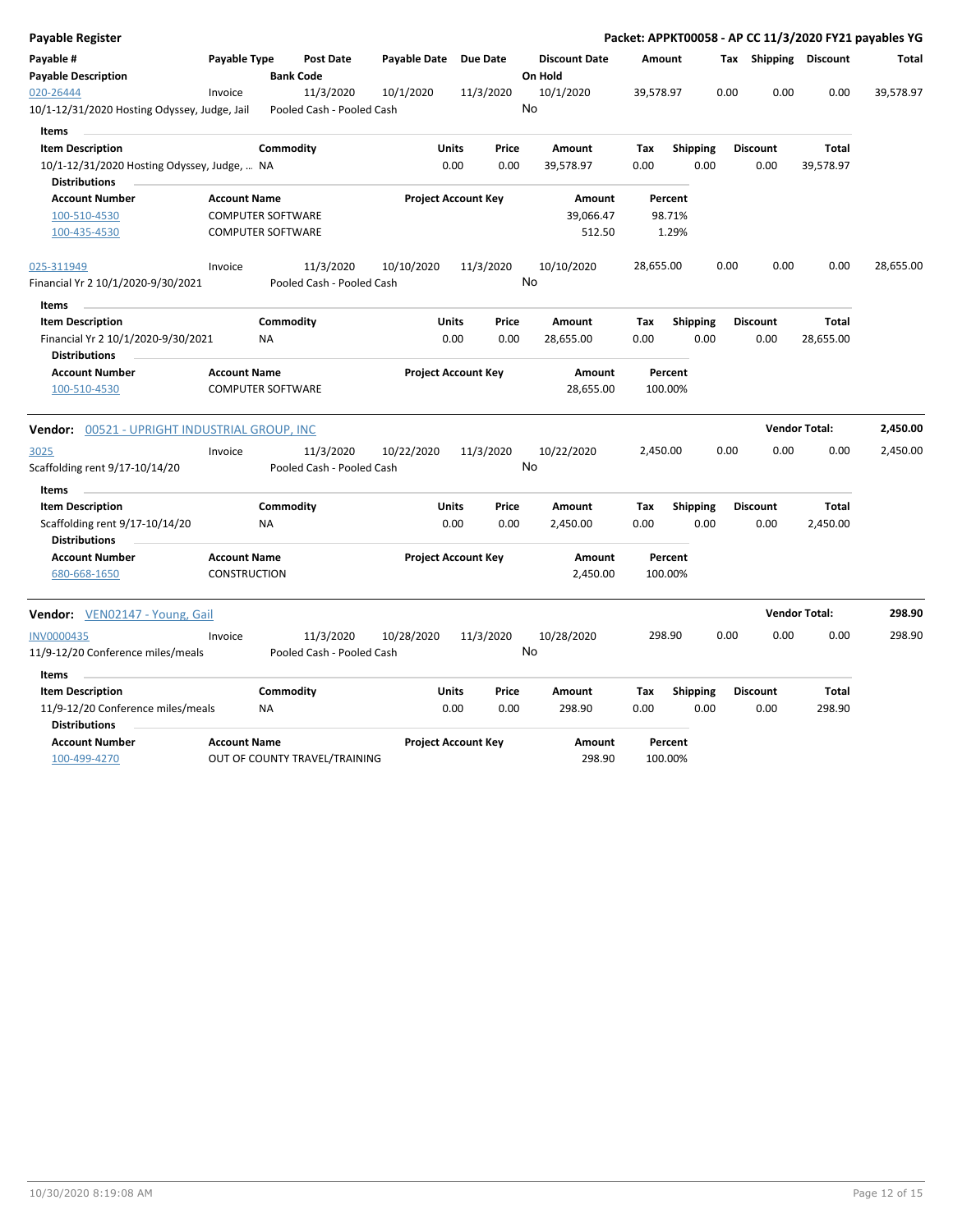## Payable Summary

| Type    | Count               | Gross      | Tax  | <b>Shipping</b> | <b>Discount</b> | Total      | <b>Manual Pavment</b> | <b>Balance</b> |
|---------|---------------------|------------|------|-----------------|-----------------|------------|-----------------------|----------------|
| Invoice | ხ5                  | 580.895.28 | 0.00 | 0.00            | 0.00            | 580,895.28 | 0.00                  | 580,895.28     |
|         | <b>Grand Total:</b> | 580.895.28 | 0.00 | 0.00            | 0.00            | 580.895.28 | 0.00                  | 580,895.28     |
|         |                     |            |      |                 |                 |            | __                    |                |

Payable Register

Packet: APPKT00057 - AP CC 11/3/2020 FY20 payables YG

#### Payable Summary

| Type        | Count               | Gross     | Tax  | Shipping  | Discount  | Total     | Manual Payment | <b>Balance</b> |
|-------------|---------------------|-----------|------|-----------|-----------|-----------|----------------|----------------|
| Credit Memo |                     | $-97.24$  | 0.00 | $_{0.00}$ | $_{0.00}$ | $-97.24$  | 0.00           | $-97.24$       |
| Invoice     | 60                  | 48.743.45 | 0.00 | 75.85     | 0.00      | 48.819.30 | 0.00           | 48.819.30      |
|             | <b>Grand Total:</b> | 48,646.21 | 0.00 | 75.85     | 0.00      | 48,722.06 | 0.00           | 48,722.06      |

|             | <b>Purchase Orders</b> |                | Bank Code Summary |                   |                  |                      |
|-------------|------------------------|----------------|-------------------|-------------------|------------------|----------------------|
| Bank Code   |                        | Invoice Amount | Invoice Shipping  | Invoice Sales Tax | Invoice Discount | <b>Invoice Total</b> |
| Pooled Cash |                        | 11.441.47      | 478.12            | 0.00              | 0.00             | 11,919,59            |
|             | Total:                 | 11.441.47      | 478.12            | 0.00              | 0.00             | 11.919.59            |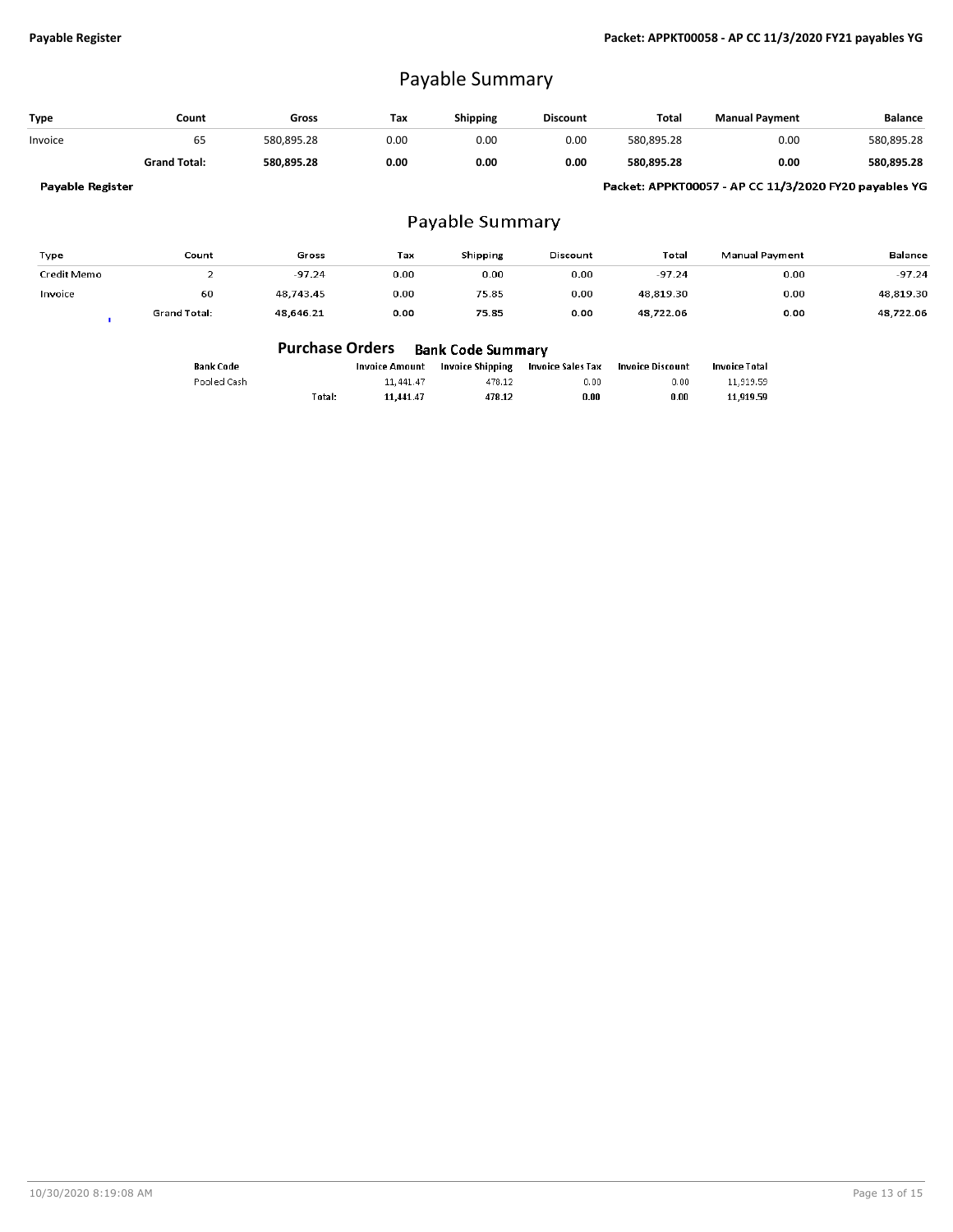### **Account Summary**

| Account                      | Name                                         |        | Amount          |
|------------------------------|----------------------------------------------|--------|-----------------|
| 100-404-4300                 | <b>BIDS AND NOTICES</b>                      |        | 426.69          |
| 100-406-3300                 | AUTO EXPENSE-GAS & OIL                       |        | 131.73          |
| 100-409-4300                 | <b>BIDS &amp; NOTICES</b>                    |        | 211.90          |
| 100-410-3150                 | <b>COPIER RENTAL</b>                         |        | 97.72           |
| 100-410-4240                 | <b>INDIGENT ATTORNEY FEES</b>                |        | 700.00          |
| 100-435-4360                 | ATTORNEY FEES- CPS CASES                     |        | 6,980.00        |
| 100-435-4370                 | <b>ATTORNEY FEES</b>                         |        | 2,876.25        |
| 100-435-4420                 | OTHER PROFESSIONAL SERV.                     |        | 375.00          |
| 100-435-4530                 | <b>COMPUTER SOFTWARE</b>                     |        | 512.50          |
| 100-475-3150                 | <b>COPIER EXPENSE</b>                        |        | 101.52          |
| 100-499-3150                 | <b>COPIER EXPENSE</b>                        |        | 89.75           |
| 100-499-4270                 | OUT OF COUNTY TRAVEL/TRAINING                |        | 406.90          |
| 100-510-3150                 | <b>COPIER RENTAL</b>                         |        | 314.27          |
| 100-510-4530                 | <b>COMPUTER SOFTWARE</b>                     |        | 67,721.47       |
| <u>100-511-2251</u>          | <b>JANITOR TRAVEL</b>                        |        | 11.04           |
| 100-511-4410                 | UTILITIES GAS                                |        | 52.90           |
| 100-511-4500                 | R & M BUILDING                               |        | 50.00           |
| 100-513-3150                 | <b>COPIER RENTAL</b>                         |        | 97.72           |
| 100-515-4410                 | UTILITIES GAS                                |        | 51.09           |
| 100-515-4502                 | LAWN MAINTENANCE                             |        | 60.00           |
| 100-516-2251                 | <b>JANITOR TRAVEL</b>                        |        | 12.88           |
| 100-560-3950                 | UNIFORMS/OTHER                               |        | 300.00          |
| 100-560-4210                 | <b>INTERNET SERVICE</b>                      |        | 149.08          |
| 100-575-3150                 | <b>COPIER RENTAL</b>                         |        | 24.43           |
| 100-590-3150                 | <b>COPIER RENTAL</b>                         |        | 73.29           |
| 100-640-4150                 | <b>TAPS PUBLIC TRANSIT</b>                   |        | 5,000.00        |
| 100-640-4410                 | UTILITIES GAS                                |        | 58.43           |
| 100-665-3150                 | <b>COPIER RENTAL</b>                         | Total: | 89.75           |
|                              |                                              |        | 86,976.31       |
|                              |                                              |        |                 |
| <b>Account</b>               | Name                                         |        | Amount          |
| 210-621-3410                 | R&B MAT. ROCK & GRAVEL                       |        | 2,628.38        |
| 210-621-4420                 | UTILITY WATER                                |        | 16.98           |
| 210-621-4430                 | <b>TRASH PICKUP</b>                          |        | 90.83           |
|                              |                                              | Total: | 2,736.19        |
|                              |                                              |        |                 |
| Account                      | Name                                         |        | Amount          |
| 220-622-3410                 | R&B MAT. ROCK & GRAVEL                       |        |                 |
| 220-622-3430                 |                                              |        | 299.72          |
|                              | R&B MAT. HARDWARE & LUMBER                   |        | 71.97           |
| 220-622-4500                 | R&M BUILDING                                 |        | 5.97            |
| 220-622-4580                 | <b>R&amp;M MACHINERY PARTS</b>               |        | 5,054.54        |
| 220-622-4600                 | EQUIPMENT RENTAL/LEASE                       |        | 3,000.00        |
|                              |                                              | Total: | 8,432.20        |
|                              |                                              |        |                 |
| Account                      | Name                                         |        | Amount          |
| 230-623-4430                 | <b>TRASH PICK-UP</b>                         |        | 90.83           |
| 230-623-4570                 | R&M MACHINERY GAS & OIL                      |        | 79.00           |
| 230-623-4580                 | <b>R&amp;M MACHINERY PARTS</b>               |        | 3,811.48        |
|                              |                                              | Total: | 3,981.31        |
|                              |                                              |        |                 |
| <b>Account</b>               | Name                                         |        | Amount          |
| 240-624-4270<br>240-624-4410 | OUT OF COUNTY TRAVEL/TRAINING<br>UTILITY GAS |        | 361.75<br>63.87 |